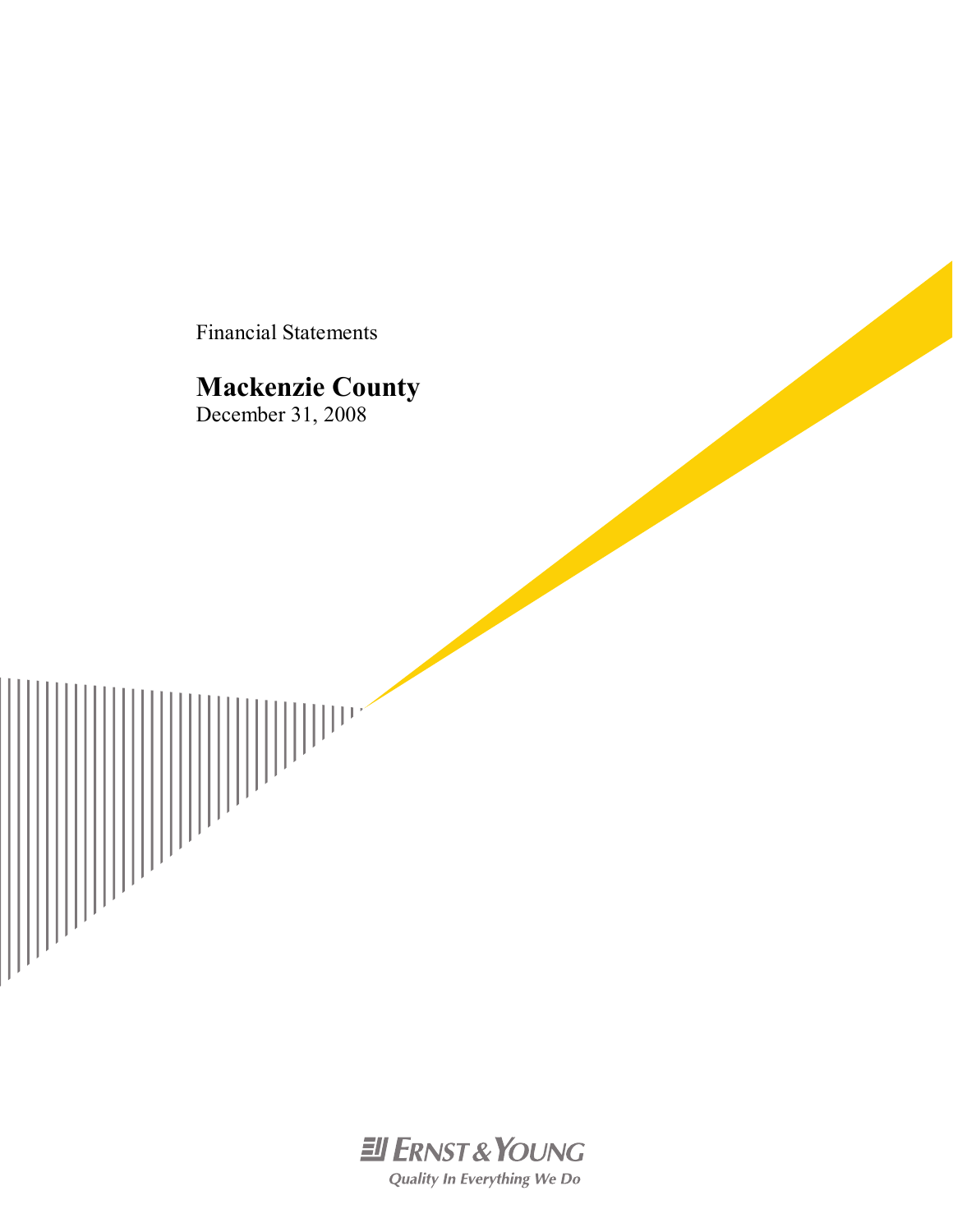## **AUDITORS' REPORT**

## To the Members of Council of **Mackenzie County**

We have audited the statement of financial position of **Mackenzie County** as at December 31, 2008 and the statements of financial activities and changes in fund balances and changes in financial position for the year then ended. These financial statements are the responsibility of the County's administration. Our responsibility is to express an opinion on these financial statements based on our audit.

We conducted our audit in accordance with Canadian generally accepted auditing standards. Those standards require that we plan and perform an audit to obtain reasonable assurance whether the financial statements are free of material misstatement. An audit includes examining, on a test basis, evidence supporting the amounts and disclosures in the financial statements. An audit also includes assessing the accounting principles used and significant estimates made by the County's administration, as well as evaluating the overall financial statement presentation.

In our opinion, these financial statements present fairly, in all material respects, the financial position of **Mackenzie County** as at December 31, 2008 and the results of its financial activities and its changes in financial position for the year then ended in accordance with Canadian generally accepted accounting principles.

Edmonton, Canada,

Ernst + young LLP

April 1, 2009. Chartered Accountants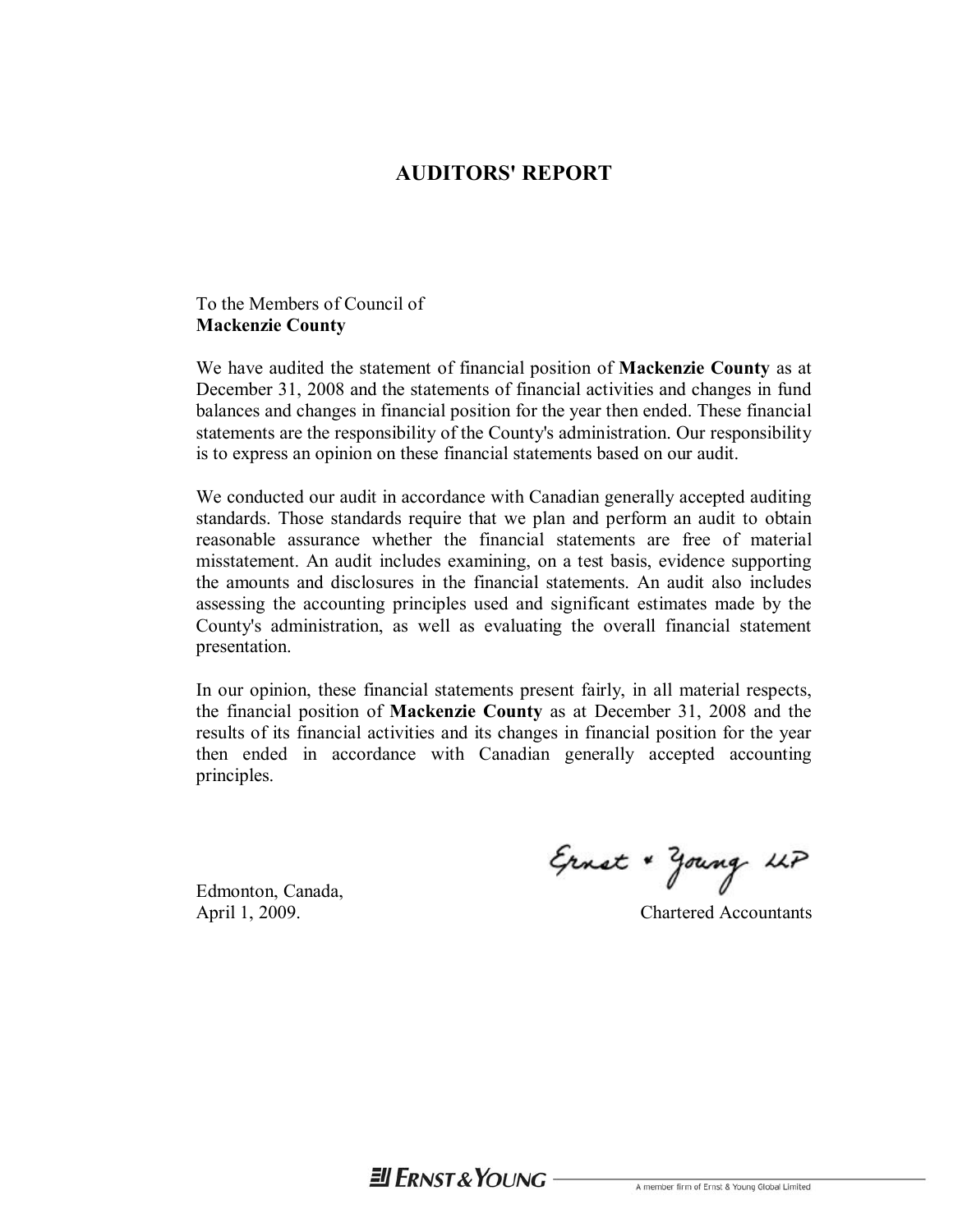# **STATEMENT OF FINANCIAL POSITION**

As at December 31

|                                                                 | 2008        | 2007         |
|-----------------------------------------------------------------|-------------|--------------|
|                                                                 | \$          | \$           |
| <b>ASSETS</b>                                                   |             |              |
| <b>Financial assets</b>                                         |             |              |
| Cash and term deposits                                          | 15,185,085  | 4,767,384    |
| Temporary investments                                           |             | 13,500,000   |
| Trust asset                                                     | 23,769      | 19,630       |
| Taxes receivable [note 3]                                       | 463,996     | 512,550      |
| Grants and other accounts receivable                            | 6,212,948   | 5,213,479    |
| Land held for resale                                            | 77,919      | 81,615       |
| Prepaid expenses                                                | 216,267     | 191,193      |
|                                                                 | 22,179,984  | 24, 285, 851 |
| <b>Physical assets</b>                                          |             |              |
| Inventories [note 4]                                            | 2,667,771   | 1,734,389    |
| Land, structures and equipment [note 5]                         | 124,967,282 | 93,666,604   |
|                                                                 | 127,635,053 | 95,400,993   |
|                                                                 | 149,815,037 | 119,686,844  |
| <b>LIABILITIES AND MUNICIPAL POSITION</b><br><b>Liabilities</b> |             |              |
| Accounts payable and accrued liabilities [note 6]               | 8,535,911   | 5,028,108    |
| Trust liability                                                 | 23,769      | 19,630       |
| Deposit liabilities [note 7]                                    | 58,960      | 52,731       |
| Deferred revenue [note 8]                                       | 3,214,480   | 4,579,390    |
| Long-term debt [note 9]                                         | 8,590,716   | 6,634,864    |
|                                                                 | 20,423,836  | 16,314,723   |
| Contingencies [note 10]                                         |             |              |
| <b>Municipal position</b>                                       |             |              |
| Equity in physical assets                                       | 119,044,337 | 88,766,129   |
| Operating fund [Schedule 1]                                     | 785,307     | 735,307      |
| Capital fund [Schedule 2]                                       |             |              |
| Reserve fund [Schedule 3]                                       | 9,561,557   | 13,870,685   |
|                                                                 | 129,391,201 | 103,372,121  |
|                                                                 | 149,815,037 | 119,686,844  |
| See accompanying notes                                          |             |              |

On behalf of the County:

Reeve Chief Administrative Officer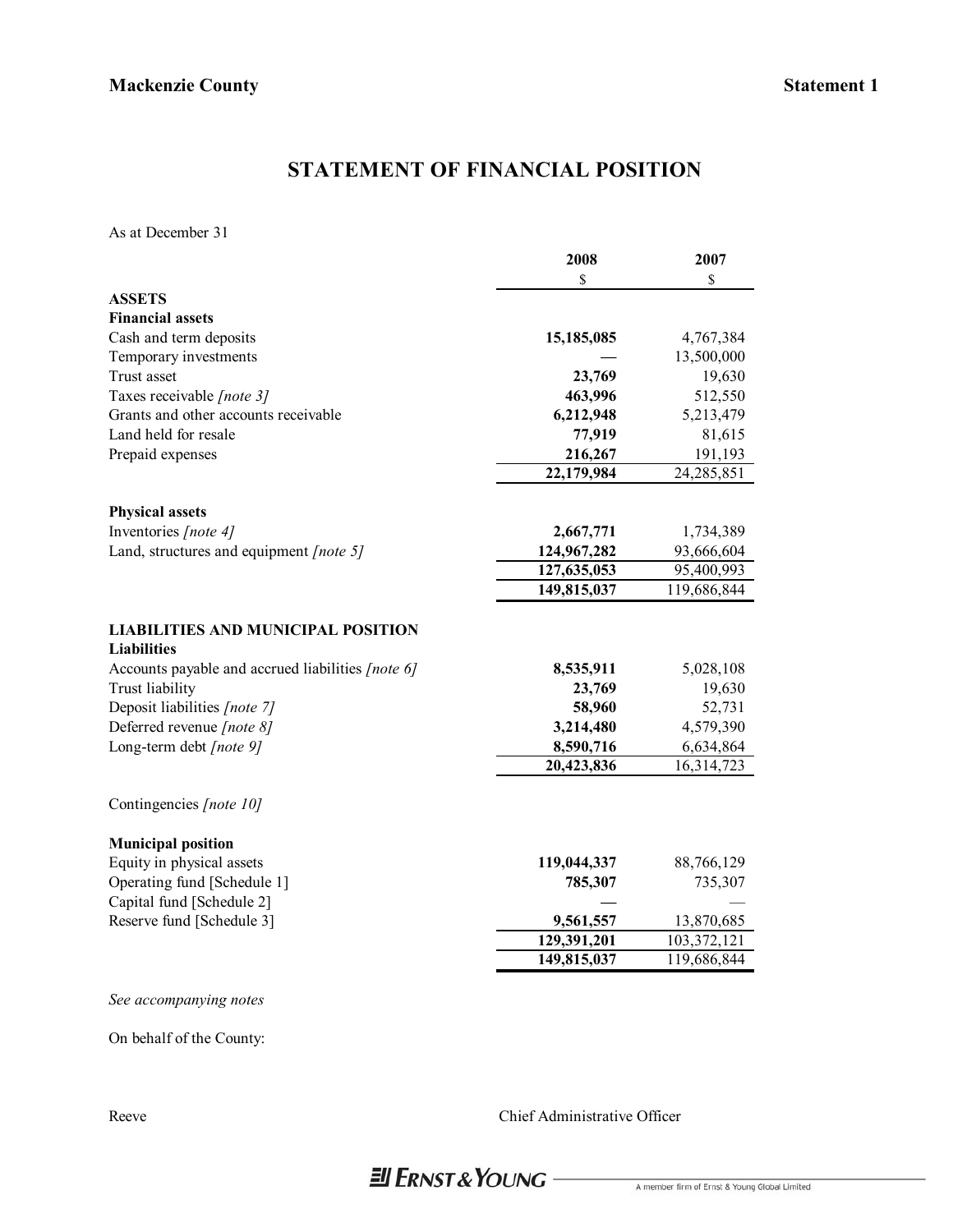# **STATEMENT OF FINANCIAL ACTIVITIES AND CHANGES IN FUND BALANCES**

Year ended December 31

|                                           | <b>Budget</b>           | 2008                     | 2007                   |
|-------------------------------------------|-------------------------|--------------------------|------------------------|
|                                           | \$                      | \$                       | \$                     |
|                                           | [note $14$ ]            |                          |                        |
| <b>REVENUES</b>                           |                         |                          |                        |
| Property taxes                            | 31,948,723              | 32,055,309               | 30,697,227             |
| Less: Education requisition               | 7,149,735               | 7,149,792                | 7,008,894              |
| Lodge requisition                         | 627,268                 | 627,268                  | 612,104                |
| Net municipal property taxes [Schedule 4] | 24,171,720              | 24,278,249               | 23,076,229             |
| User fees and sales of goods              | 2,112,169               | 2,052,777                | 2,101,816              |
| Government transfers [Schedule 5]         | 33,077,011              | 19,561,678               | 6,297,018              |
| Investment income                         | 597,390                 | 836,363                  | 939,387                |
| Penalties and costs on taxes              | 95,000                  | 137,938                  | 93,221                 |
| Licenses, permits and fines               | 112,550                 | 79,959                   | 139,908                |
| Rentals                                   | 19,905                  | 30,849                   | 32,330                 |
| Insurance proceeds                        |                         | 1,430                    |                        |
| Development levies                        |                         | 26,212                   | 85,592                 |
| Proceeds on sale of physical assets       | 101,000                 | 217,186                  | 586,143                |
| Other                                     | 729,100                 | 404,075                  | 586,143                |
| <b>Total revenues</b>                     | $\overline{61,}015,845$ | 47,626,716               | 33,937,787             |
| <b>EXPENDITURES</b> [Schedule 6]          |                         |                          |                        |
| Operating                                 |                         |                          |                        |
| Legislative                               | 481,952                 | 514,653                  | 450,270                |
| Administration                            | 4,149,313               | 3,684,380                | 3,390,482              |
| Protective services                       | 3,376,388               | 2,745,279                | 2,712,108              |
| Transportation                            | 8,406,523               | 9,114,026                | 9,639,078              |
| Environmental use and protection          | 3,088,205               | 2,450,254                | 2,636,108              |
| Public health and welfare                 | 580,719                 | 585,853                  | 591,129                |
| Planning and development                  | 1,863,813               | 1,703,996                | 1,464,866              |
| Recreation and culture                    | 1,009,867               | 1,095,644                | 1,092,412              |
| <b>Total operating expenditures</b>       | 22,956,780              | 21,894,085               | 21,976,453             |
| Capital                                   |                         |                          |                        |
| Administration                            | 10,339,804              | 694,728                  | 116,424                |
| Protective services                       | 298,115                 |                          | 216,259                |
| Transportation                            | 25,069,854              | 18,319,150               | 4,902,143              |
| Environmental use and protection          | 19,935,402              | 12,472,687               | 4,093,279              |
| Planning and development                  | 620,123                 | 355,824                  |                        |
| Recreation and culture                    | 212,551                 | 105,222                  | 76,419                 |
| <b>Total capital expenditures</b>         | 56,475,849              | 31,947,611               | $\overline{9,}404,524$ |
| <b>Total expenditures</b>                 | 79,432,629              | 53,841,696               | 31,380,977             |
| <b>Surplus (deficiency) of revenues</b>   |                         |                          |                        |
| over expenditures                         | (18, 416, 784)          | (6,214,980)              | 2,851,173              |
| Debenture proceeds                        | 9,096,177               | 2,887,848                | 408,702                |
| Long-term debt repayments                 | (1,166,435)             | (931, 996)               | (977, 583)             |
| <b>Changes in fund balances</b>           | (10, 487, 042)          | $\overline{(4,259,128)}$ | 2,282,292              |

*See accompanying notes*

# **JI ERNST & YOUNG-**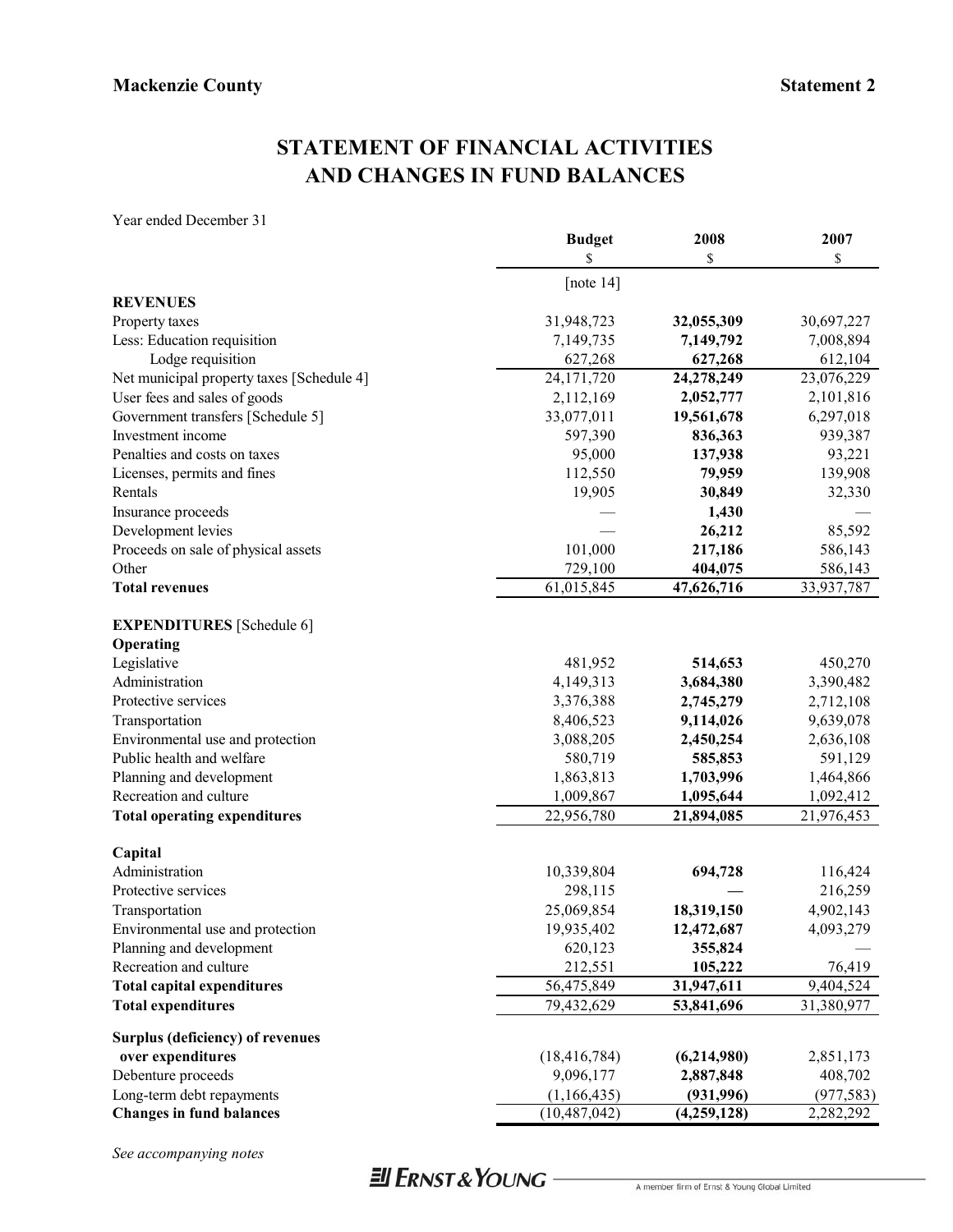# **STATEMENT OF CHANGES IN FINANCIAL POSITION**

Year ended December 31

|                                                      | 2008        | 2007         |
|------------------------------------------------------|-------------|--------------|
|                                                      | \$          | \$           |
| <b>OPERATING ACTIVITIES</b>                          |             |              |
| Surplus (deficiency) of revenues over expenditures   | (6,214,980) | 2,851,173    |
| Changes in operating assets and liabilities          |             |              |
| Decrease (increase) in taxes receivable              | 48,554      | (171, 287)   |
| Increase in grants and other accounts receivable     | (999, 469)  | (3,929,743)  |
| Increase in prepaid expenses                         | (25,074)    | (106, 788)   |
| Decrease in land held for resale                     | 3,696       |              |
| Increase in accounts payable and accrued liabilities | 3,507,803   | 680,684      |
| Increase in deposit liabilities                      | 6,229       | 2,522        |
| Increase (decrease) in deferred revenue              | (1,364,910) | 3,439,800    |
|                                                      | (5,038,151) | 2,766,361    |
| <b>INVESTING ACTIVITIES</b>                          |             |              |
| Purchases of temporary investments                   |             | (13,500,000) |
| Proceeds from temporary investments                  | 13,500,000  |              |
|                                                      | 13,500,000  | (13,500,000) |
| <b>FINANCING ACTIVITIES</b>                          |             |              |
| Debenture proceeds                                   | 2,887,848   | 408,702      |
| Long-term debt repayments                            | (931, 996)  | (977, 583)   |
|                                                      | 1,955,852   | (568, 881)   |
| Increase (decrease) in cash                          | 10,417,701  | (11,302,520) |
| Cash and term deposits, beginning of year            | 4,767,384   | 16,069,904   |
| Cash and term deposits, end of year                  | 15,185,085  | 4,767,384    |
|                                                      |             |              |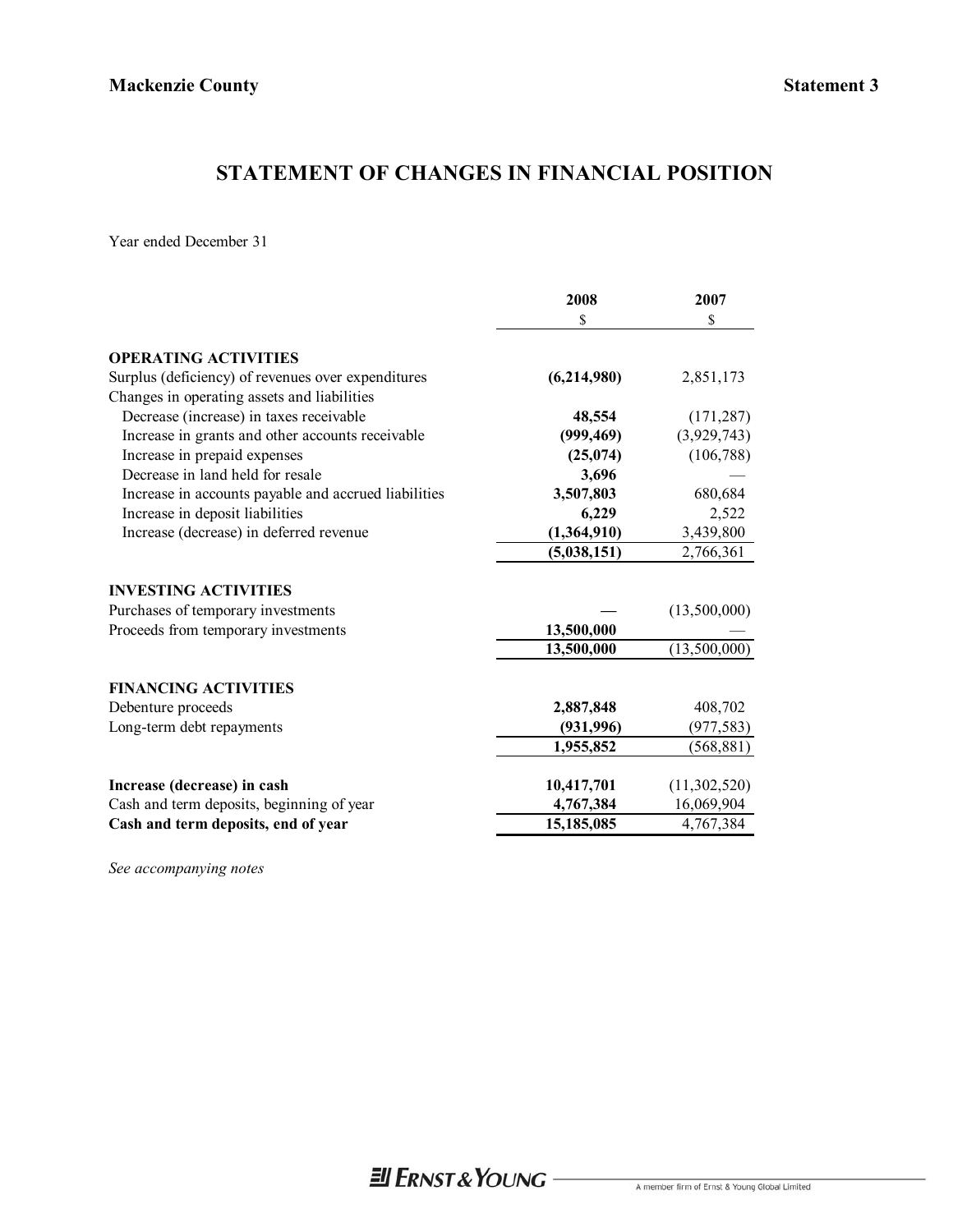# **SCHEDULE OF OPERATING FUND ACTIVITIES AND CHANGE IN FUND BALANCE**

Year ended December 31

|                                           | <b>Budget</b><br>\$     | 2008<br>\$    | 2007<br>\$    |
|-------------------------------------------|-------------------------|---------------|---------------|
|                                           | [note $14$ ]            |               |               |
| <b>Revenues</b>                           |                         |               |               |
| Net municipal property taxes [Schedule 4] | 24, 171, 720            | 24,278,249    | 23,076,229    |
| User fees and sales of goods              | 2,112,169               | 2,052,777     | 2,101,816     |
| Government transfers                      | 2,040,913               | 1,941,217     | 1,657,167     |
| Investment income                         | 597,390                 | 732,275       | 933,806       |
| Penalties and costs of taxes              | 95,000                  | 137,938       | 93,221        |
| Licenses, permits and fines               | 112,550                 | 79,959        | 139,908       |
| Rentals                                   | 19,905                  | 30,849        | 32,330        |
| Insurance proceeds                        |                         | 1,430         |               |
| Proceeds on sale of physical assets       |                         | 72,186        |               |
| Other                                     | 229,100                 | 368,083       | 558,384       |
|                                           | $\overline{29,378,747}$ | 29,694,963    | 28,592,861    |
| <b>Expenditures</b>                       |                         |               |               |
| Legislative                               | 481,952                 | 514,653       | 450,270       |
| Administration                            | 4,149,313               | 3,684,380     | 3,390,482     |
| Protective services                       | 3,376,388               | 2,745,279     | 2,712,108     |
| Transportation                            | 8,406,523               | 9,114,026     | 9,639,078     |
| Environmental use and protection          | 3,088,205               | 2,450,254     | 2,636,108     |
| Public health and welfare                 | 580,719                 | 585,853       | 591,129       |
| Planning and development                  | 1,863,813               | 1,703,996     | 1,464,866     |
| Recreation and culture                    | 1,009,867               | 1,095,644     | 1,092,412     |
|                                           | 22,956,780              | 21,894,085    | 21,976,453    |
| Surplus of revenues over expenditures     | 6,421,967               | 7,800,878     | 6,616,408     |
|                                           |                         |               |               |
| Net inter-fund transfers                  |                         |               |               |
| To capital fund [Schedule 2]              | (690, 202)              | (689, 330)    | (634, 492)    |
| To reserve fund [Schedule 3]              | (4, 565, 328)           | (6, 129, 552) | (4,954,333)   |
| Long-term debt repayment                  | (1, 166, 435)           | (931, 996)    | (977, 583)    |
|                                           | (6,421,966)             | (7,750,878)   | (6, 566, 408) |
| Change in fund balance                    |                         | 50,000        | 50,000        |
| Operating fund, opening balance           | 735,307                 | 735,307       | 685,307       |
| <b>Operating fund, closing balance</b>    | 735,307                 | 785,307       | 735,307       |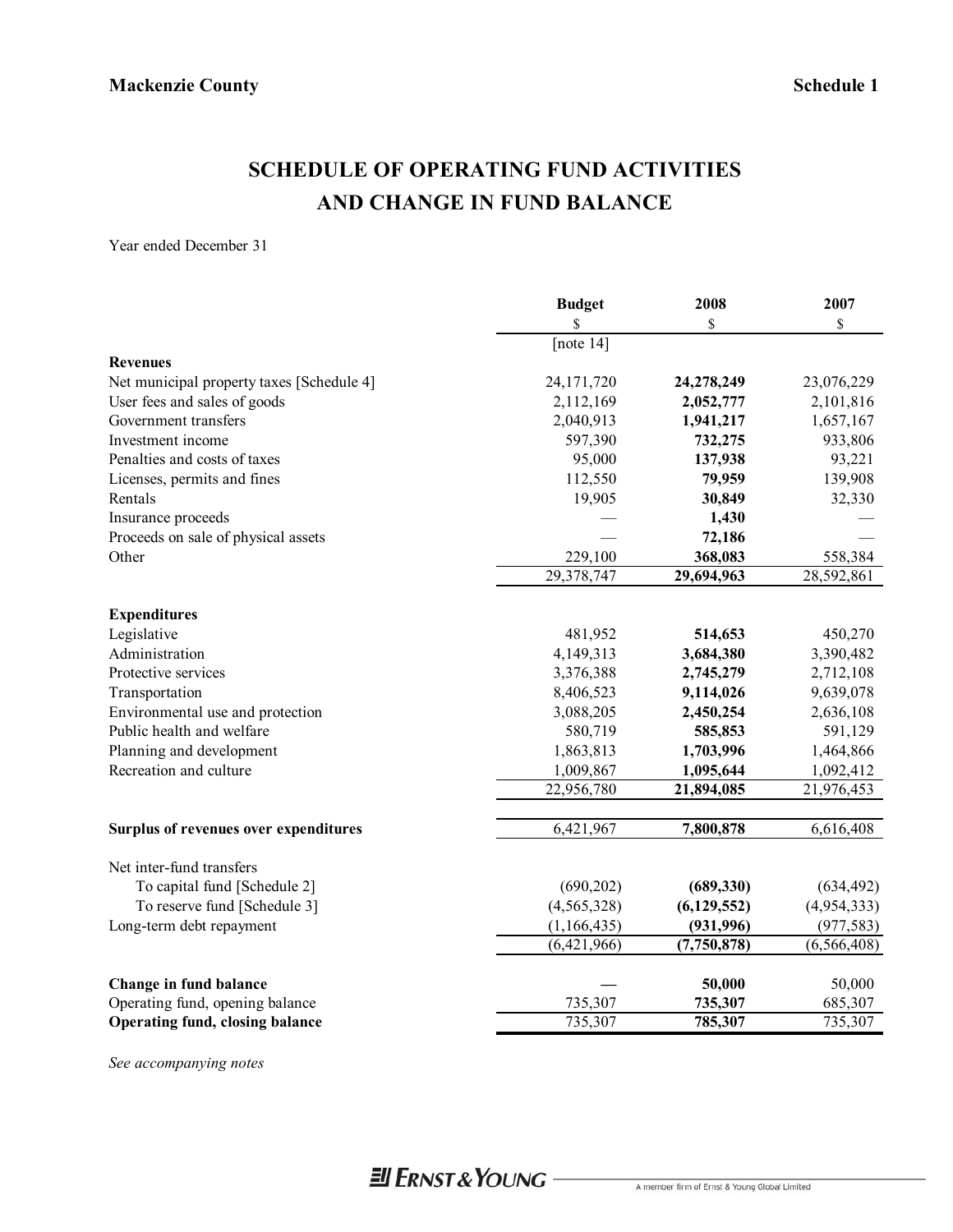# **SCHEDULE OF CAPITAL FUND ACTIVITIES AND CHANGE IN FUND BALANCE**

Year ended December 31

|                                          | <b>Budget</b>  | 2008           | 2007        |
|------------------------------------------|----------------|----------------|-------------|
|                                          | \$             | \$             | \$          |
|                                          | [note $14$ ]   |                |             |
| <b>Revenues</b>                          |                |                |             |
| Government transfers                     | 31,036,098     | 17,620,461     | 4,639,851   |
| Investment income                        |                | 104,088        | 5,581       |
| Development levies                       |                | 26,212         | 85,592      |
| Proceeds on sale of physical assets      | 101,000        | 145,000        | 880,506     |
| Other                                    | 500,000        | 35,992         | 27,759      |
|                                          | 31,637,098     | 17,931,753     | 5,639,289   |
| <b>Expenditures</b>                      |                |                |             |
| Administration                           | 10,339,804     | 694,728        | 116,424     |
| Protective services                      | 298,115        |                | 216,259     |
| Transportation                           | 25,069,854     | 18,319,150     | 4,902,143   |
| Environmental use and protection         | 19,935,402     | 12,472,687     | 4,093,279   |
| Planning and development                 | 620,123        | 355,824        |             |
| Recreation and culture                   | 212,551        | 105,222        | 76,419      |
|                                          | 56,475,849     | 31,947,611     | 9,404,524   |
| Deficiency of revenues over expenditures | (24, 838, 751) | (14, 015, 858) | (3,765,235) |
| Net inter-fund transfers                 |                |                |             |
| From reserve fund [Schedule 3]           | 15,052,372     | 10,438,680     | 2,722,041   |
| From operating fund [Schedule 1]         | 690,202        | 689,330        | 634,492     |
| Increase in long-term debt               | 9,096,177      | 2,887,848      | 408,702     |
|                                          | 24,838,751     | 14,015,858     | 3,765,235   |
| Change in fund balance                   |                |                |             |
| Capital fund, opening balance            |                |                |             |
| Capital fund, closing balance            |                |                |             |
|                                          |                |                |             |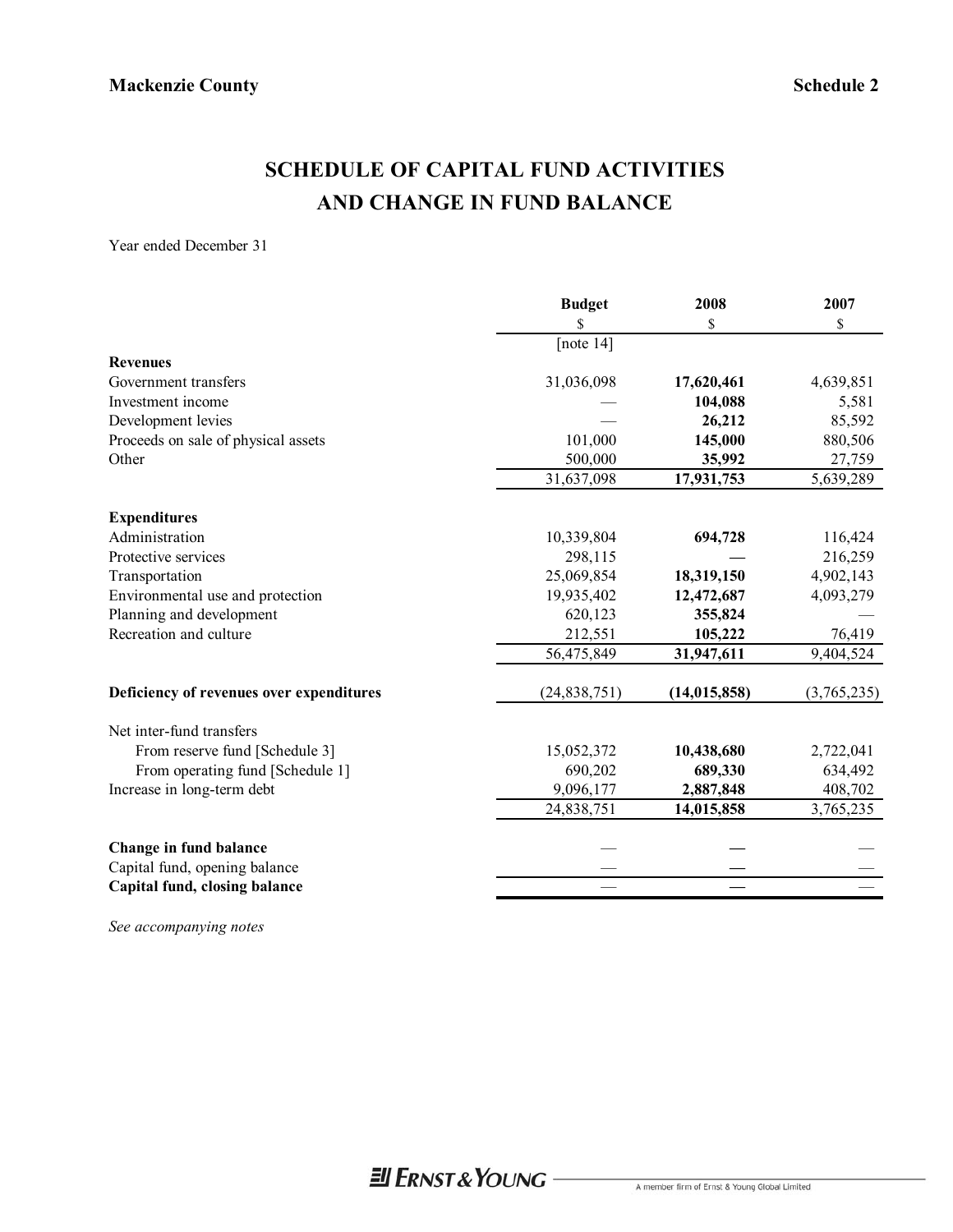# **SCHEDULE OF RESERVE FUND ACTIVITIES AND CHANGE IN FUND BALANCE**

Year ended December 31

|                                            | <b>Budget</b>  | 2008           | 2007        |
|--------------------------------------------|----------------|----------------|-------------|
|                                            |                | S              |             |
|                                            | [note $14$ ]   |                |             |
| Net inter-fund transfers                   |                |                |             |
| Transfers from operating fund [Schedule 1] | 4,565,328      | 6,129,552      | 4,954,333   |
| Transfers to capital fund [Schedule 2]     | (15, 052, 372) | (10, 438, 680) | (2,722,041) |
| Change in fund balance                     | (10, 487, 044) | (4,309,128)    | 2,232,292   |
| Reserve fund, opening balance              | 13,870,685     | 13,870,685     | 11,638,393  |
| Reserve fund, closing balance [note 11]    | 3,383,641      | 9,561,557      | 13,870,685  |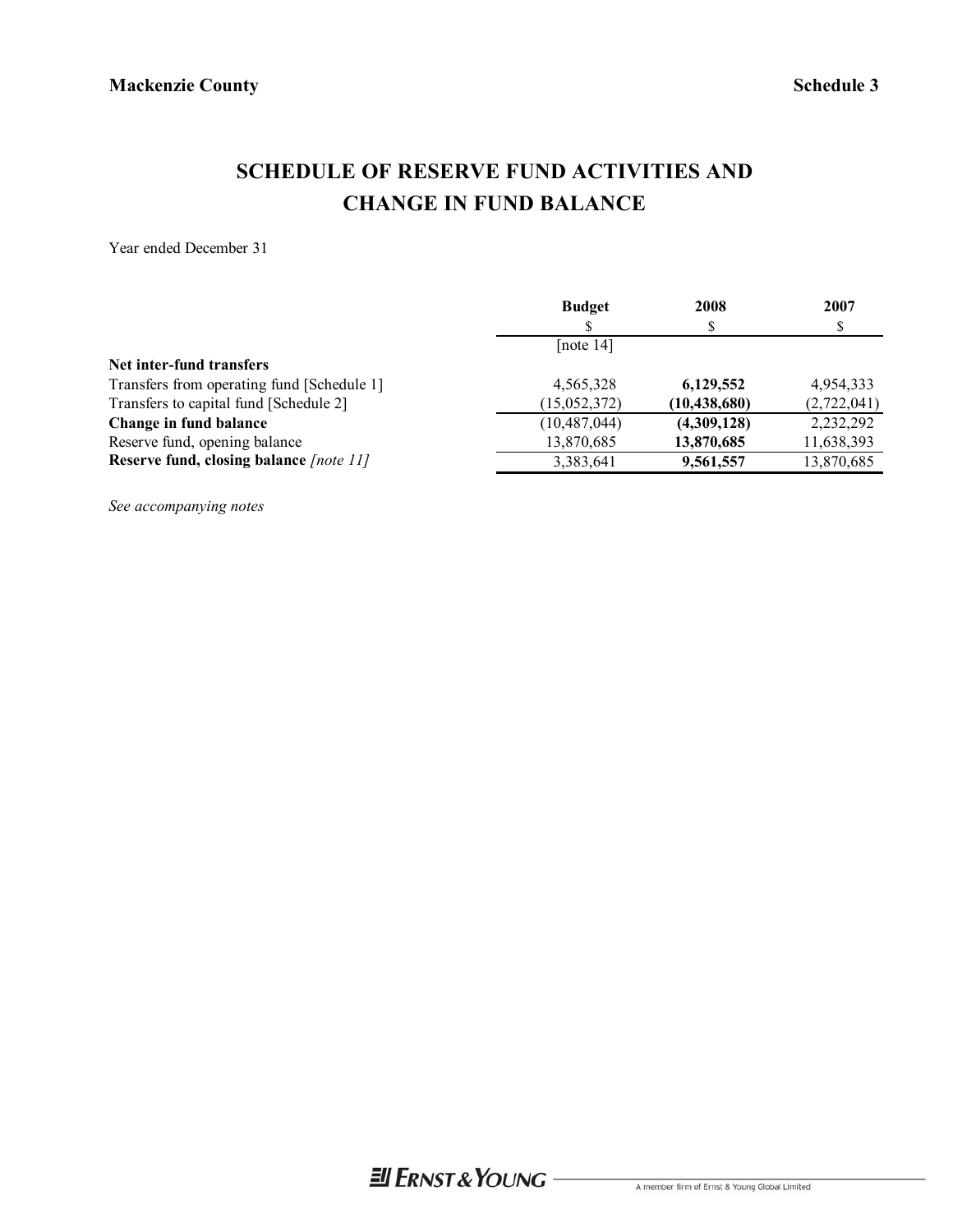# **SCHEDULE OF NET MUNICIPAL PROPERTY TAXES**

Year ended December 31

|                                                 | <b>Budget</b> | 2008       | 2007       |
|-------------------------------------------------|---------------|------------|------------|
|                                                 | S             | \$         | \$         |
|                                                 | [note $14$ ]  |            |            |
| <b>TAXATION</b>                                 |               |            |            |
| Residential land and improvements               | 3,647,744     | 3,726,338  | 3,335,655  |
| Non-residential land and improvements           | 27,621,305    | 27,672,328 | 26,603,960 |
| Farmland                                        | 383,637       | 383,873    | 384,195    |
| Federal grants in lieu of taxes                 | 48,030        | 46,633     | 52,690     |
| Provincial grants in lieu of taxes              | 51,261        | 43,937     | 37,841     |
| Special assessments and local improvement taxes | 196,746       | 182,200    | 282,886    |
| Total taxes and grants in lieu                  | 31,948,723    | 32,055,309 | 30,697,227 |
| <b>REQUISITIONS</b>                             |               |            |            |
| Alberta School Foundation Fund                  | 7,149,735     | 7,149,792  | 7,008,894  |
| Seniors lodge                                   | 627,268       | 627,268    | 612,104    |
| Net municipal property taxes                    | 24, 171, 720  | 24,278,249 | 23,076,229 |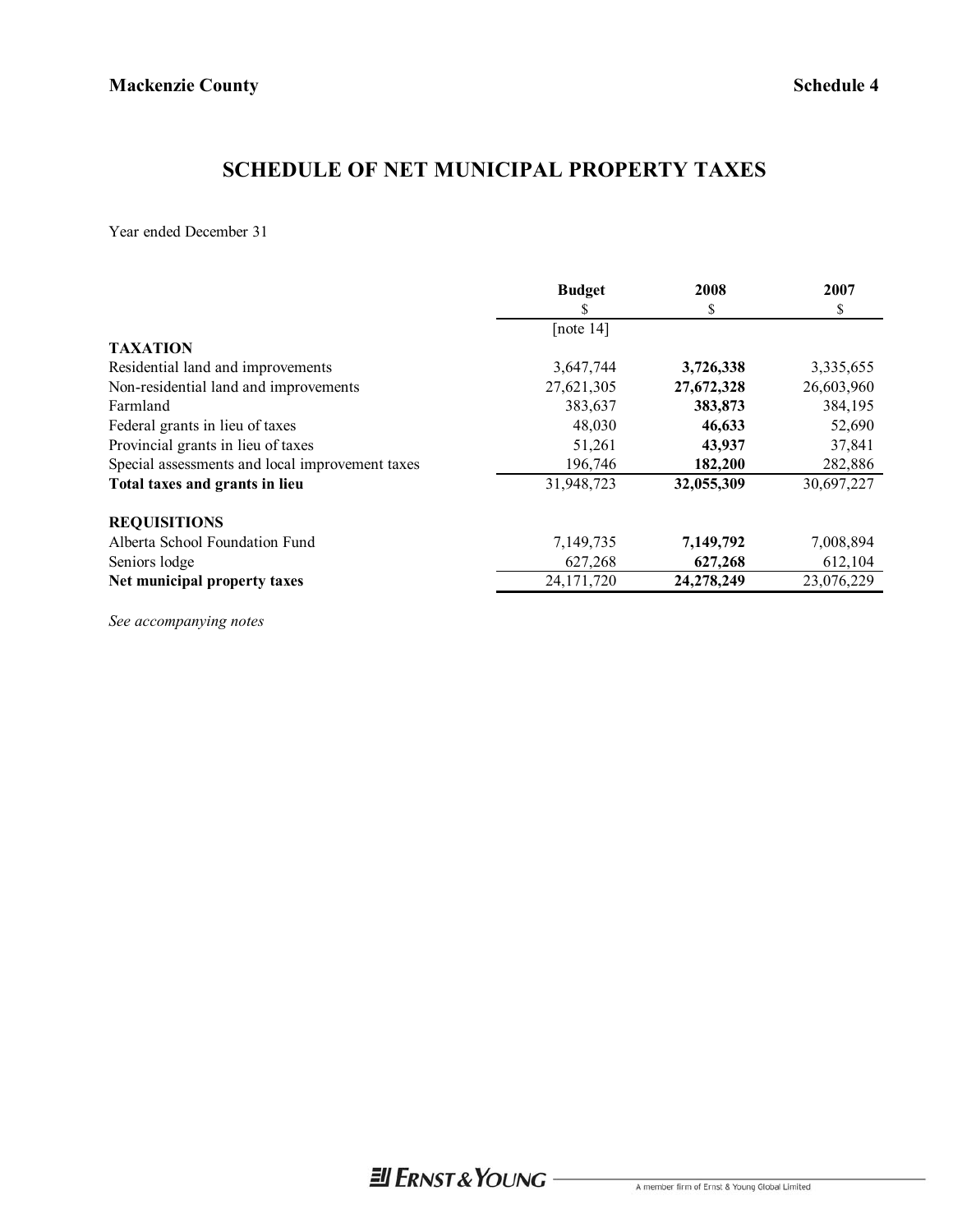# **SCHEDULE OF GOVERNMENT TRANSFERS**

Year ended December 31

|                                   | <b>Budget</b> | 2008       | 2007      |
|-----------------------------------|---------------|------------|-----------|
|                                   |               |            |           |
|                                   | [note $14$ ]  |            |           |
| <b>Federal transfers</b>          |               |            |           |
| Shared-cost agreements and grants |               |            | 17,658    |
|                                   |               |            | 17,658    |
| <b>Provincial transfers</b>       |               |            |           |
| Shared-cost agreements and grants | 33,077,011    | 19,561,678 | 6,279,360 |
| <b>Total government transfers</b> | 33,077,011    | 19,561,678 | 6,297,018 |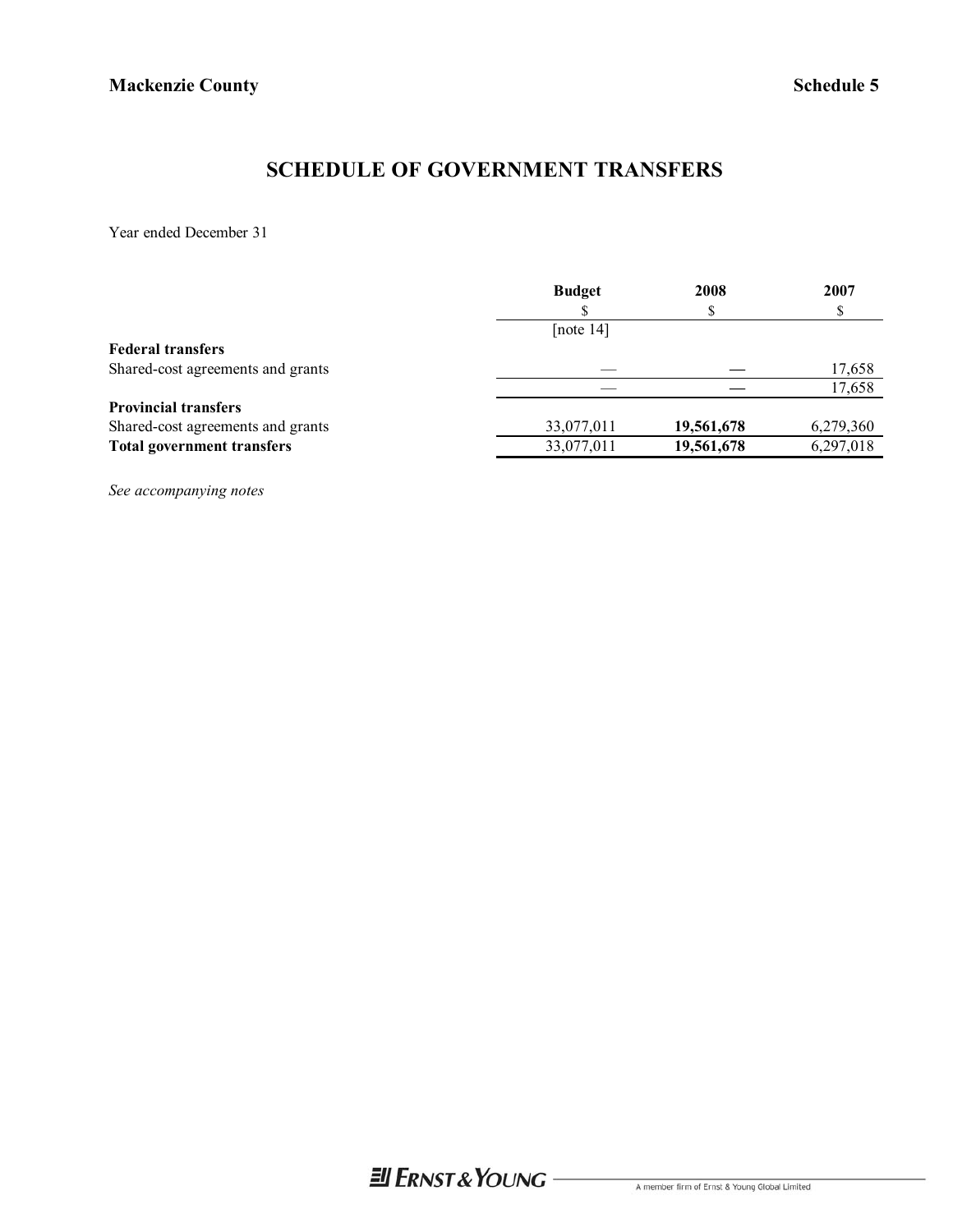# **SCHEDULE OF TOTAL EXPENDITURES BY OBJECT**

Year ended December 31

|                                          | <b>Budget</b> | 2008       | 2007       |
|------------------------------------------|---------------|------------|------------|
|                                          |               | \$         | S          |
|                                          | [note $14$ ]  |            |            |
| Salaries, wages and benefits             | 7,225,371     | 6,643,899  | 6,046,900  |
| Contracted and general services          | 7,176,733     | 6,784,580  | 6,676,918  |
| Materials, goods, supplies and utilities | 5,250,615     | 5,316,002  | 6,070,661  |
| Transfers to other governments           | 1,515,500     | 1,303,952  | 1,465,603  |
| Transfers to local boards and agencies   | 1,261,118     | 1,401,338  | 1,354,456  |
| Interest on long-term debt               | 427,945       | 302,126    | 345,030    |
| Physical assets acquired                 | 56,475,849    | 31,947,611 | 9,404,524  |
| Other operating expenditures             | 99,498        | 142,188    | 16,885     |
| <b>Total expenditures</b> [Statement 2]  | 79,432,629    | 53,841,696 | 31,380,977 |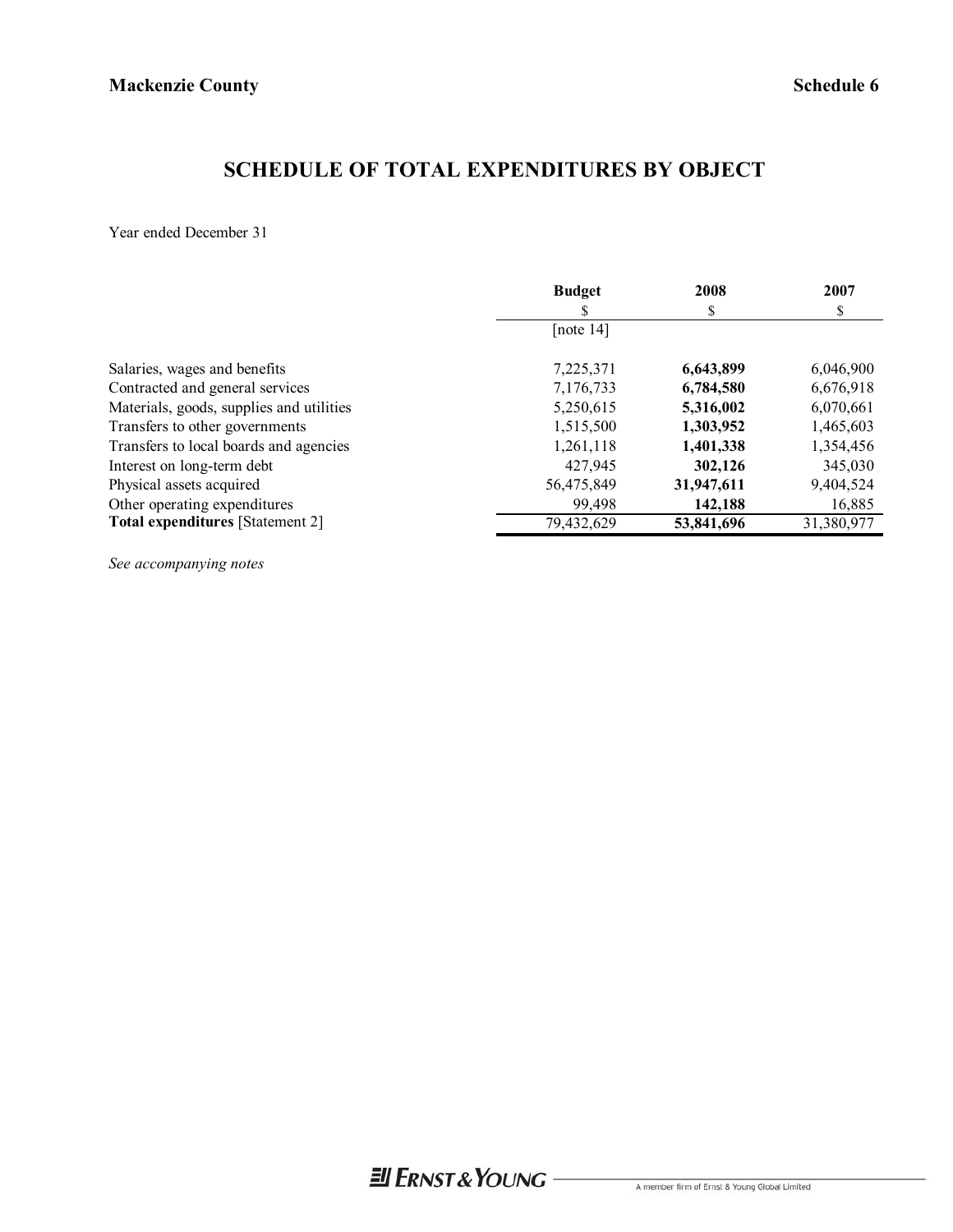# **SCHEDULE OF CHIEF ADMINISTRATIVE OFFICER AND COUNCILOR SALARY AND BENEFITS**

Year ended December 31

|                             | 2008                        |                 |              | 2007         |
|-----------------------------|-----------------------------|-----------------|--------------|--------------|
|                             | Salary/<br><b>Per Diems</b> | <b>Benefits</b> | <b>Total</b> | <b>Total</b> |
|                             | \$                          | \$              | \$           | \$           |
| Ed Froese                   | 25,600                      | 686             | 26,286       | 27,821       |
| Greg Newman (Reeve)         | 32,600                      | 902             | 33,502       | 24,895       |
| Jim Thompson                |                             |                 |              | 15,857       |
| Ray Toews                   | 22,600                      | 558             | 23,158       | 5,324        |
| John W. Dreidger            | 46,100                      |                 | 46,100       | 34,500       |
| Lisa Wardley                | 28,800                      | 763             | 29,563       | 25,342       |
| Peter Braun                 | 37,900                      | 1,077           | 38,977       | 40,010       |
| <b>Stuart Watson</b>        | 20,800                      | 484             | 21,284       | 21,712       |
| Walter Sarapuk              | 28,400                      | 735             | 29,135       | 31,318       |
| William Neufeld             | 39,100                      |                 | 39,100       | 43,968       |
| Willie Neudorf              |                             |                 |              | 5,343        |
| Diedrich Driedger           | 38,200                      | 1,086           | 39,286       | 8,320        |
| Chief Administative Officer | 151,677                     | 8,882           | 160,559      | 154,123      |
|                             | 471,777                     | 15,173          | 486,950      | 438,533      |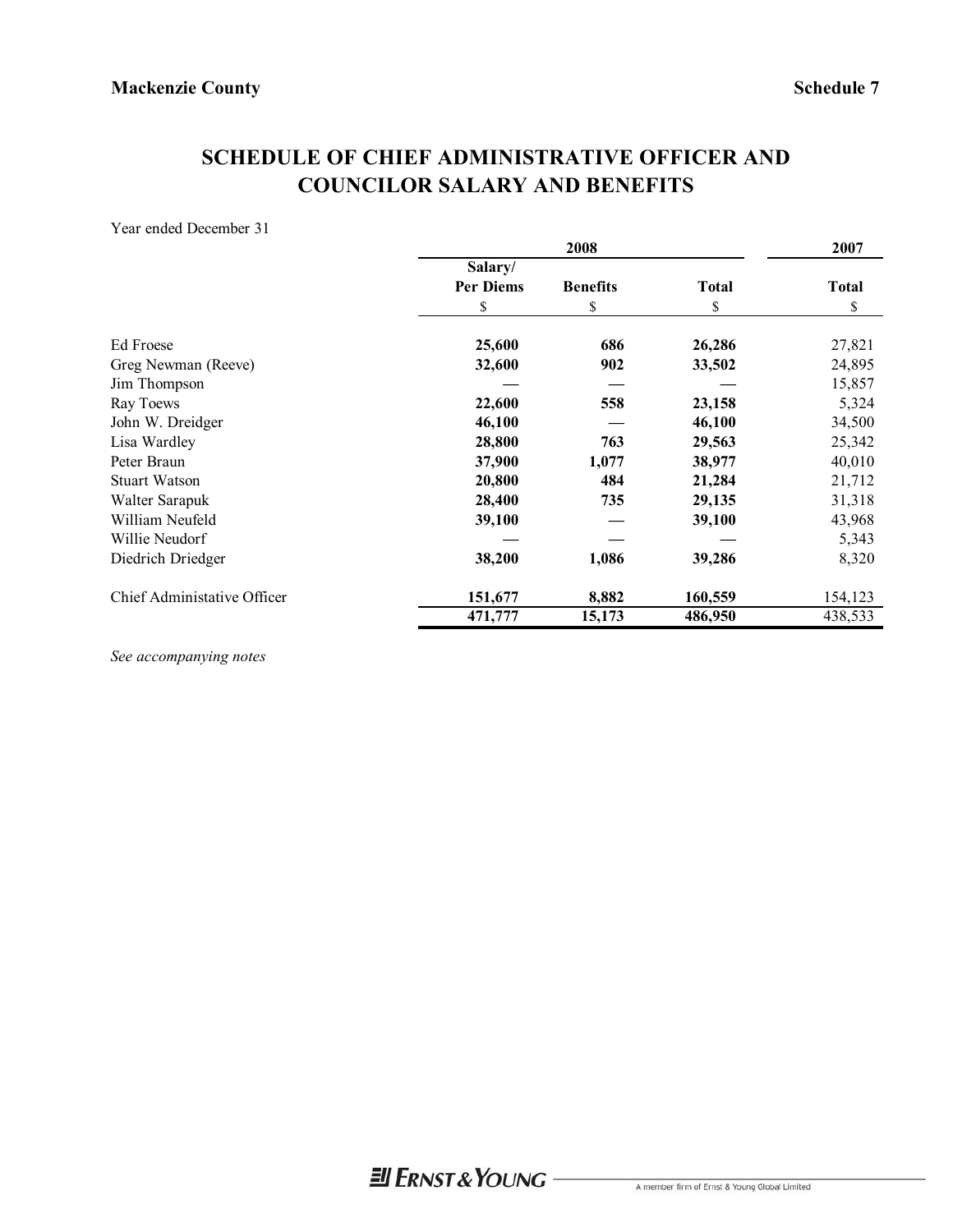## **NOTES TO FINANCIAL STATEMENTS**

December 31, 2008

#### **1. SUMMARY OF SIGNIFICANT ACCOUNTING POLICIES**

The financial statements of Mackenzie County [the "County"] are prepared by the County's administration in accordance with Canadian generally accepted accounting principles ["GAAP"] which includes financial reporting standards appropriate for local governments recommended by the Public Sector Accounting Board of The Canadian Institute of Chartered Accountants ["CICA"].

The preparation of financial statements in conformity with Canadian GAAP requires administration to make estimates and assumptions that affect the reported amounts of assets and liabilities and disclosure of contingent assets and liabilities at the date of the financial statements and the reported amounts of revenues and expenditures during the reporting period. Where measurement uncertainty exists, the financial statements have been prepared within reasonable limits of materiality. Actual results could differ from those estimates.

Schedule 4 - Net Municipal Property Taxes includes requisitions for education and other external organizations that are not part of the municipal reporting entity.

### **Basis of accounting**

Revenues and expenditures are recorded on the accrual basis of accounting. The accrual basis of accounting recognizes revenues as they are earned and measurable. Expenditures are recognized in the period goods and services are acquired and a liability is incurred or transfers are due.

Funds from external parties and earnings thereon restricted by agreement or legislation are accounted for as deferred revenue until used for the purpose specified.

Government transfers and grants are recognized in the financial statements as revenues in the period in which the events giving rise to the transfers occur, providing the transfers are authorized, any eligibility criteria have been met, and reasonable estimates of the amounts can be made.

#### **Fund accounting**

Funds are recorded within the financial statements as described below. Transactions between funds are recorded as inter-fund transfers.

#### **i) Operating fund**

The operating fund reflects the financial activities associated with the provision of general municipal services during the year.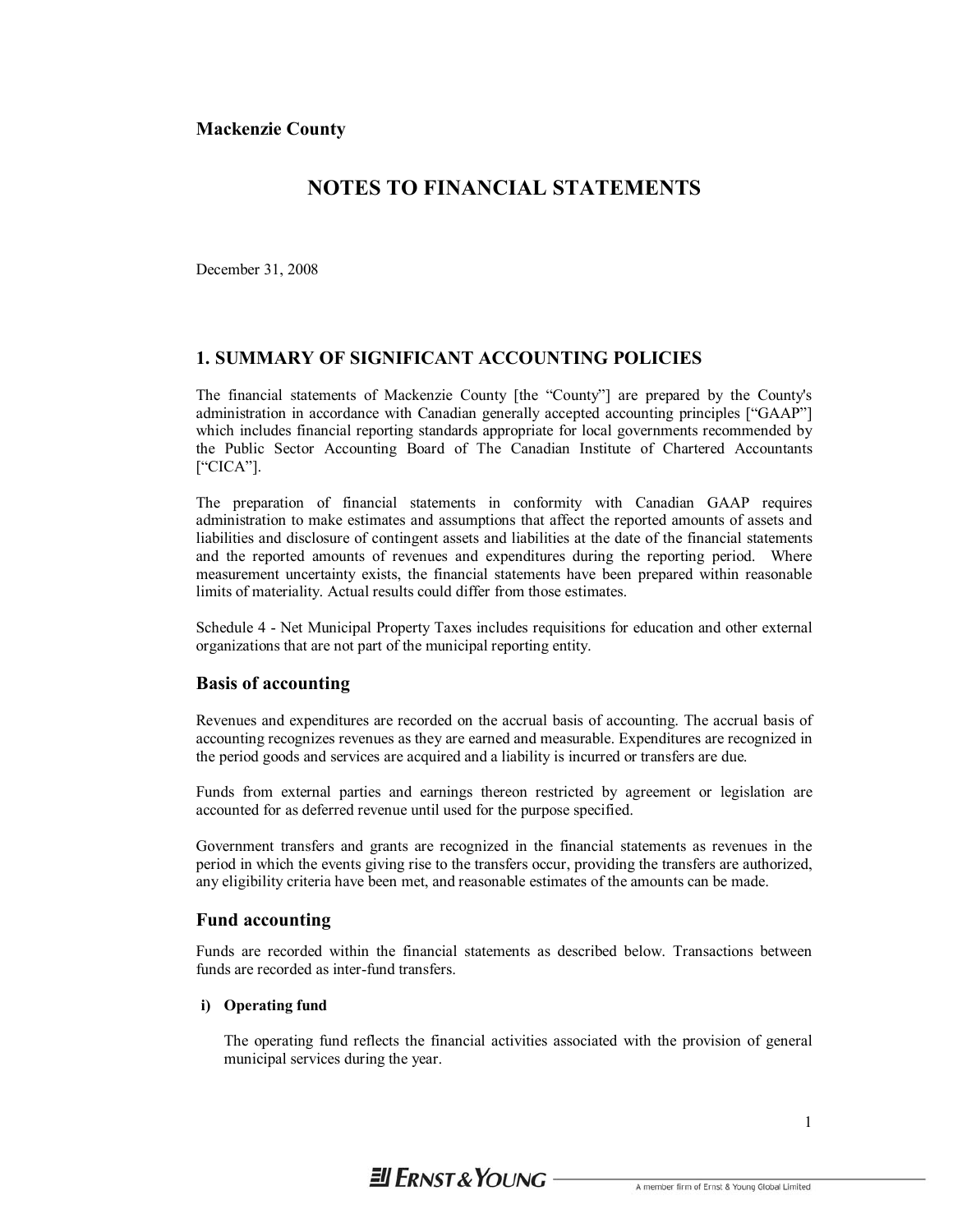## **NOTES TO FINANCIAL STATEMENTS**

December 31, 2008

### **1. SUMMARY OF SIGNIFICANT ACCOUNTING POLICIES [CONTINUED]**

#### **Fund accounting [continued]**

#### **ii) Capital fund**

The capital fund reflects the financial activities associated with the acquisition, construction and funding of land, structures and equipment.

#### **iii) Reserve fund**

The reserve fund reflects funds authorized by the County to be set aside for the funding of future operating or capital expenditures.

#### **Cash and cash equivalents**

Cash and cash equivalents consist of cash and term deposits with initial maturity dates of less than 90 days.

#### **Temporary investments**

Temporary investments, consisting of term deposits with initial maturity dates of between 90 and 365 days, are recorded at the lower of cost and market value.

#### **Land held for resale**

Land held for resale is recorded at the lower of cost and net realizable value. Cost includes costs for land acquisition and improvements required to prepare the land for servicing such as clearing, stripping and leveling charges. Related development costs incurred to provide infrastructure such as water and wastewater services, roads, sidewalks and street lighting are recorded as physical assets under their respective function. Proceeds from the sale of land held for resale are recorded as operating fund revenues.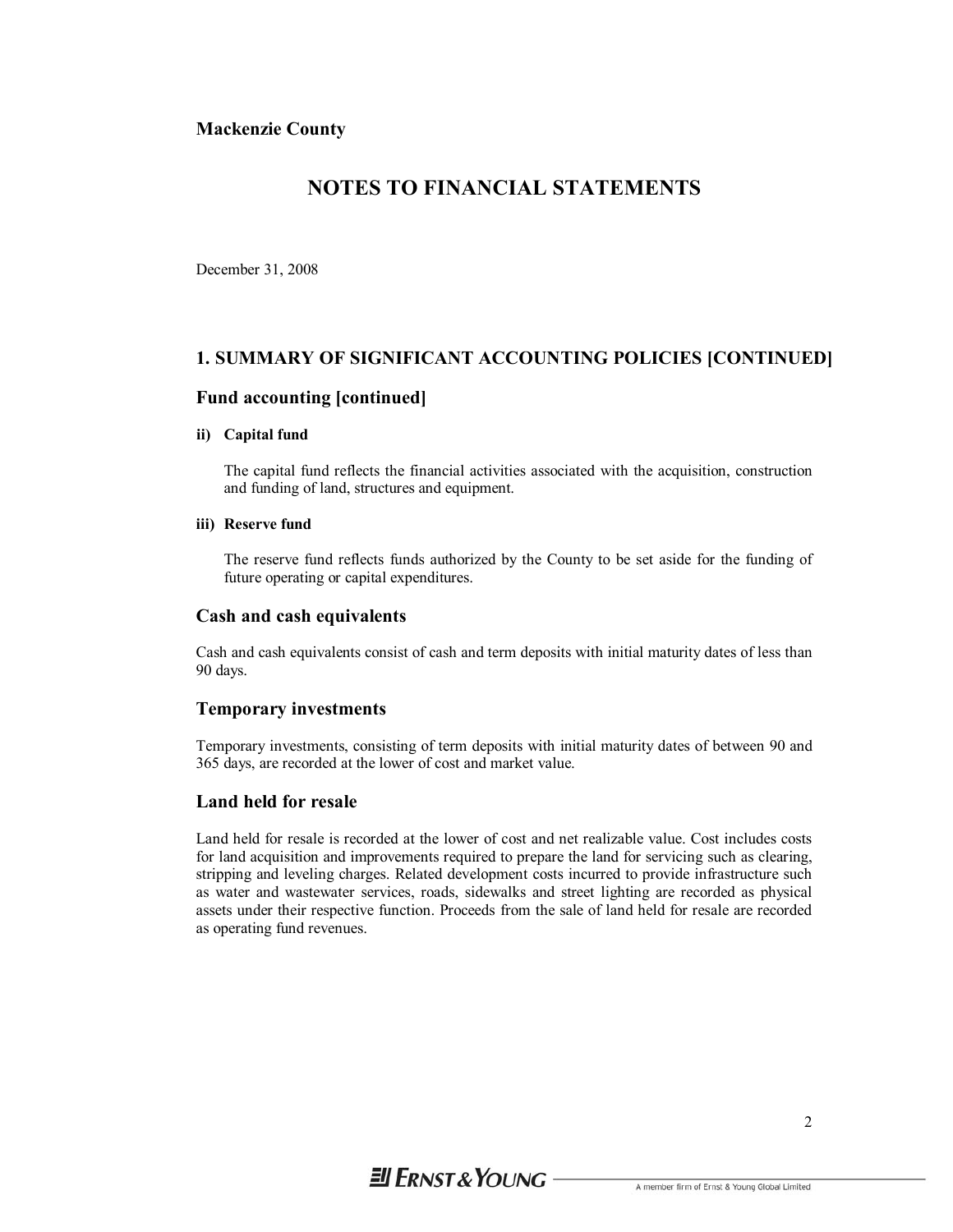## **NOTES TO FINANCIAL STATEMENTS**

December 31, 2008

### **1. SUMMARY OF SIGNIFICANT ACCOUNTING POLICIES [CONTINUED]**

#### **Over-levies and under-levies**

Over-levies and under-levies arise from the difference between the actual levy made to cover each requisition and the actual amount requisitioned.

If the actual levy exceeds the requisition, the over-levy is accrued as a liability and property tax revenue is reduced. Where the actual levy is less than the requisition amount, the under-levy is accrued as a receivable and as property tax revenue.

Requisition tax rates in the subsequent year are adjusted for any over-levies or under-levies of the prior year.

#### **Inventories**

Inventories of parts and supplies are carried at the lower of cost and replacement cost, with cost determined by the average cost method. Gravel pit reserves are recorded at cost and allocated to gravel supplies on a unit of production basis.

#### **Land, structures and equipment**

Land, structures and equipment are recognized as expenditures in the period they are acquired. Land, structures and equipment are recorded on the statement of financial position at cost. Adjustments are made to relieve the cost of assets for the original cost of assets sold, lost or scrapped where such costs are determinable.

Government contributions for the acquisition of land, structures and equipment are recorded as capital revenue and do not reduce the related land, structures and equipment costs.

Land, structures and equipment for government purposes are not depreciated.

#### **Tangible capital assets**

Effective January 1, 2007, the County adopted Accounting Guideline 7 ["PSG-7"] of the Public Sector Accounting Handbook of the CICA with respect to the disclosure of tangible capital assets of local governments. PSG-7 provides transitional guidance on presenting information related to tangible capital assets until Section 3150, "Tangible Capital Assets", of the Public Sector Accounting Handbook comes into effect on January 1, 2009.

# $\equiv$  FRNST & YOUNG  $-$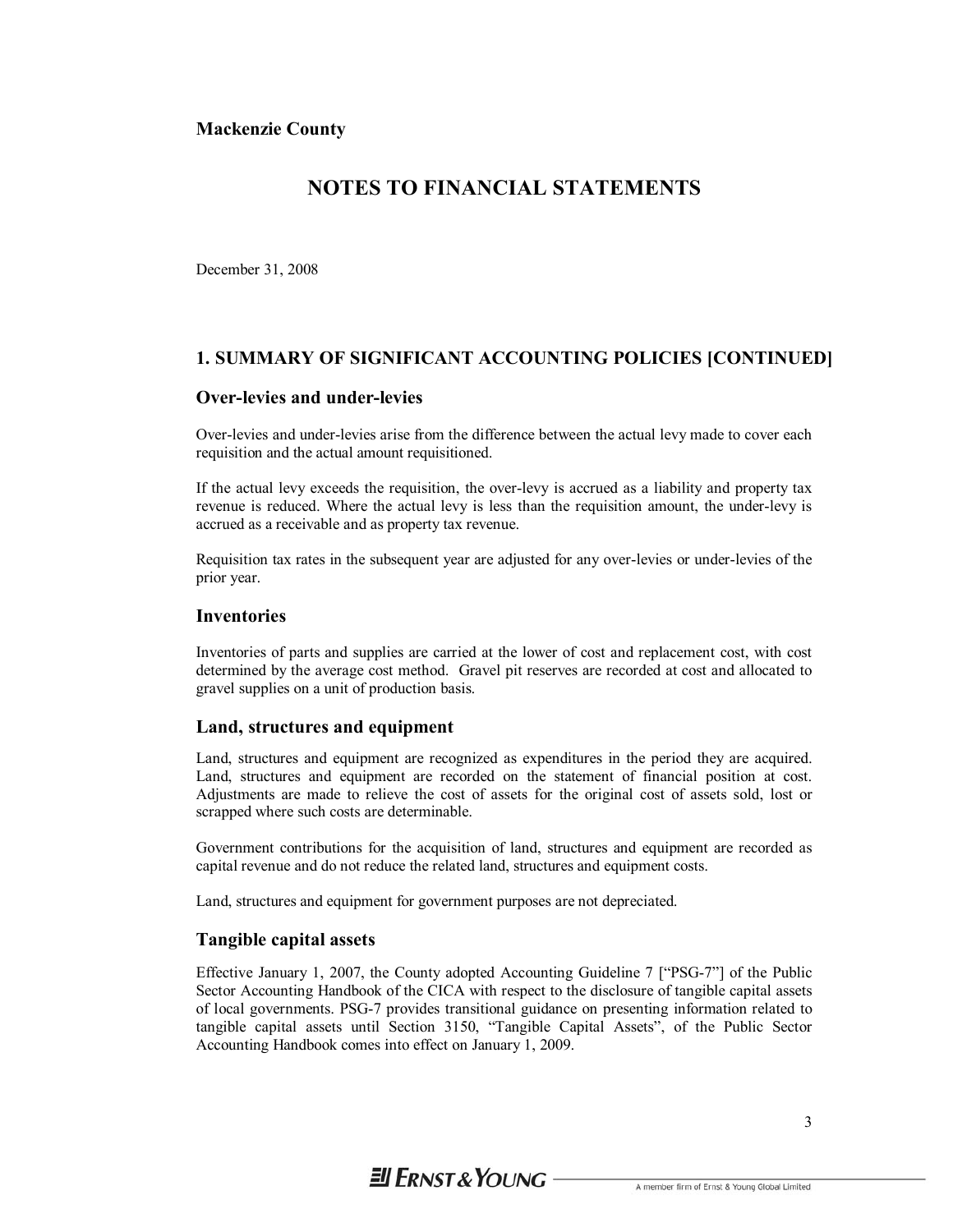## **NOTES TO FINANCIAL STATEMENTS**

December 31, 2008

#### **1. SUMMARY OF SIGNIFICANT ACCOUNTING POLICIES [CONTINUED]**

#### **Tangible capital assets [continued]**

The County has determined that historical cost accounting records do not exist for all identified tangible capital assets and it is therefore developing other methods to estimate the cost and accumulated amortization of these assets.

During 2008, the County continued to work towards compliance with the new recommendations for accounting for tangible capital assets. As at December 31, 2008, the County has substantially completed its capital asset accounting for the following asset classes:

- · Land
- · Buildings
- · Vehicles
- Machinery and equipment
- Recreation boards

Capital asset accounting for the asset class Engineered Structures is still in progress at December 31, 2008. This asset class includes roads, bridges, pipelines and streetlights.

At December 31, 2008, the County has determined that its tangible capital assets will include the following categories, with amortization expected to be provided on a straight-line basis over the assets' estimated useful lives as below:

|                         | $#$ of Years |
|-------------------------|--------------|
| Engineered structures   | $10 - 75$    |
| <b>Buildings</b>        | $25 - 50$    |
| Vehicles                | $10 - 25$    |
| Machinery and equipment | $5 - 40$     |
| Land improvements       | $10 - 25$    |

#### **Recent accounting pronouncements**

Effective January 1, 2009, the County will be required to adopt Section PS 1200, "Financial Statement Presentation", of the CICA Public Sector Accounting Handbook. This section establishes general reporting principles and standards for disclosure of information in government financial statements. It is expected that adoption of this section will affect various financial statement presentation and disclosure matters only.

# $\equiv$  FRNST & YOUNG  $-$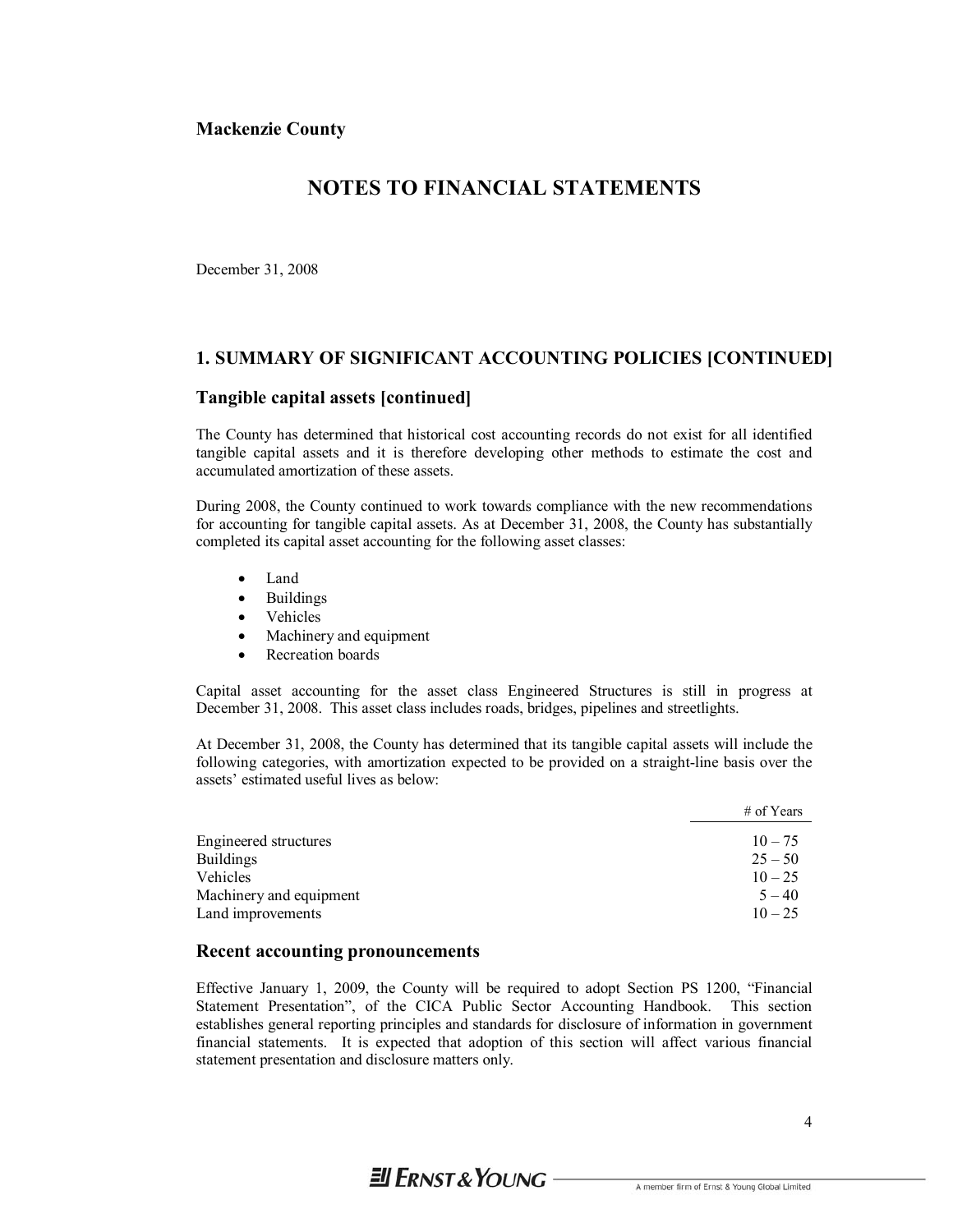## **NOTES TO FINANCIAL STATEMENTS**

December 31, 2008

### **1. SUMMARY OF SIGNIFICANT ACCOUNTING POLICIES [CONTINUED]**

#### **Gravel pit reclamation**

Estimated future costs for gravel pit reclamation and site restoration are charged to expenditures over the life of each pit based on the amount of material expected to be extracted. Amounts charged to expenditures but not yet paid are included in accounts payable and accrued liabilities. Due to the long-term nature of assumptions made, it is possible that estimates could prove to be materially incorrect and accordingly, the impact on the financial statements in future periods could be material.

#### **Equity in physical assets**

Equity in physical assets represents the County's net investment in its total physical assets after deducting the portion financed by third parties through debenture, bond and mortgage debts, longterm capital borrowing, capitalized leases and other capital liabilities.

#### **Pension expenditure**

The County participates in a multi-employer defined benefit pension plan. This plan is accounted for as a defined contribution plan, whereby contributions are expensed when due.

#### **2. BANK LINE OF CREDIT**

During 2008, the County had an operating line of credit of \$6,000,000 [2007 - \$5,950,000] of which nil [2007 - nil] was utilized at December 31, 2008. The County cancelled this line of credit on December 31, 2008.

## **3. TAXES RECEIVABLE**

|                                   | 2008<br>S | 2007<br>S |
|-----------------------------------|-----------|-----------|
| Taxes receivable -                |           |           |
| Current                           | 359,799   | 420,113   |
| Arrears                           | 124,197   | 102,437   |
|                                   | 483,996   | 522,550   |
| Allowance for uncollectible taxes | (20,000)  | (10,000)  |
|                                   | 463,996   | 512,550   |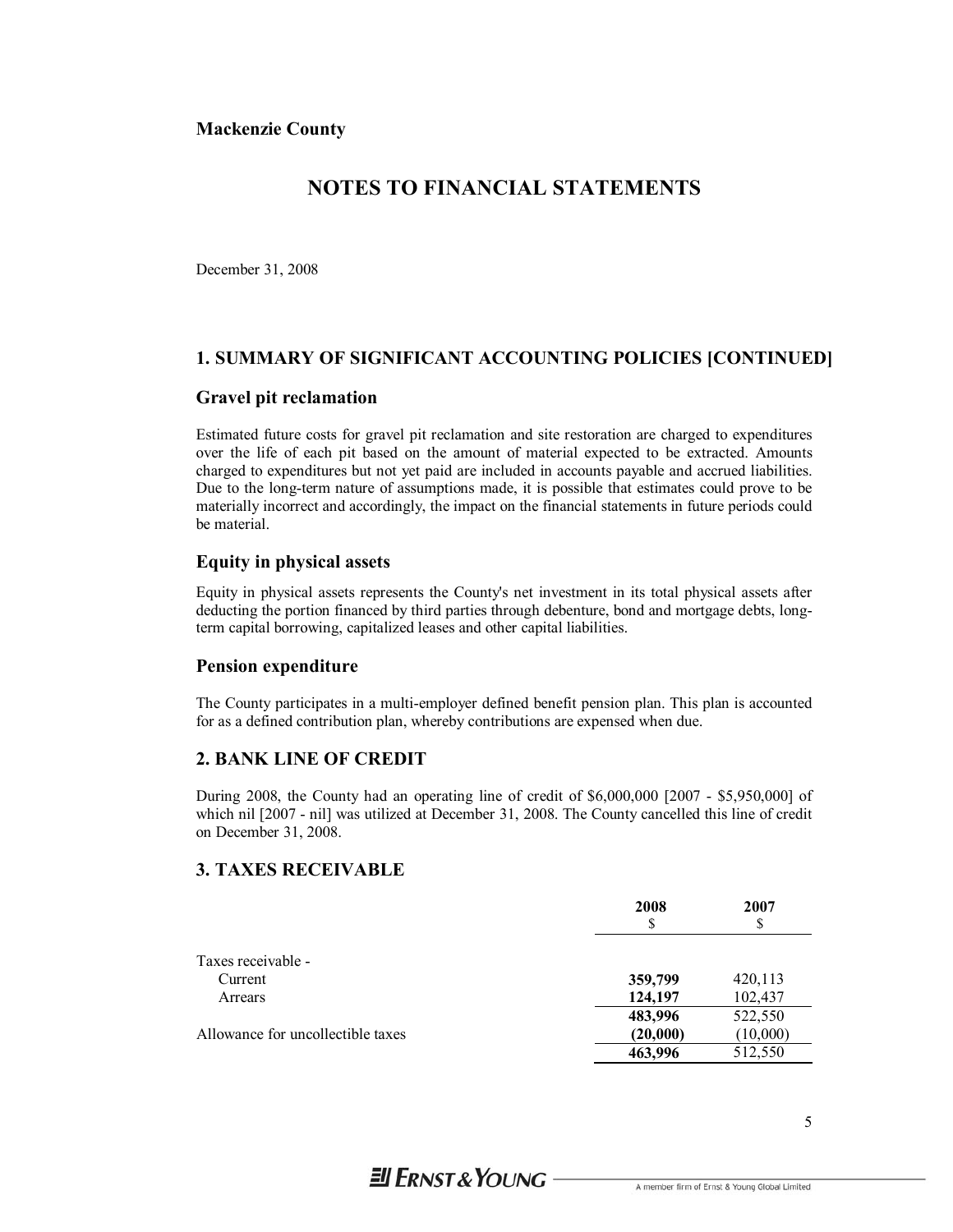## **NOTES TO FINANCIAL STATEMENTS**

December 31, 2008

## **4. INVENTORIES**

|                     | 2008      | 2007      |
|---------------------|-----------|-----------|
| Gravel              | 1,673,041 | 413,727   |
| Parts and supplies  | 375,575   | 410,339   |
| Gravel pit reserves | 619,155   | 910,323   |
|                     | 2,667,771 | 1,734,389 |

## **5. LAND, STRUCTURES AND EQUIPMENT**

|                         | 2008        | 2007<br>S  |
|-------------------------|-------------|------------|
|                         |             |            |
| Engineered structures   | 108,274,376 | 79,409,497 |
| <b>Buildings</b>        | 4,028,115   | 3,803,326  |
| Vehicles                | 4,574,371   | 4,503,352  |
| Machinery and equipment | 6,206,810   | 4,507,235  |
| Land and parks          | 1,883,610   | 1,443,194  |
|                         | 124,967,282 | 93,666,604 |

## **6. ACCOUNTS PAYABLE AND ACCRUED LIABILITIES**

|                                 | 2008      | 2007<br>\$ |
|---------------------------------|-----------|------------|
| Trade payables and accruals     | 7,390,938 | 3,940,824  |
| Gravel pit reclamation          | 671,138   | 689,948    |
| Employee payables               | 432,650   | 354,445    |
| Long-term debt interest payable | 41,185    | 42,891     |
|                                 | 8,535,911 | 5,028,108  |

## **7. DEPOSIT LIABILITIES**

|                | 2008   | 2007<br>S |
|----------------|--------|-----------|
| Utilities      | 58,291 | 52,062    |
| Land lot sales | 669    | 669       |
|                | 58,960 | 52,731    |

# **El ERNST & YOUNG**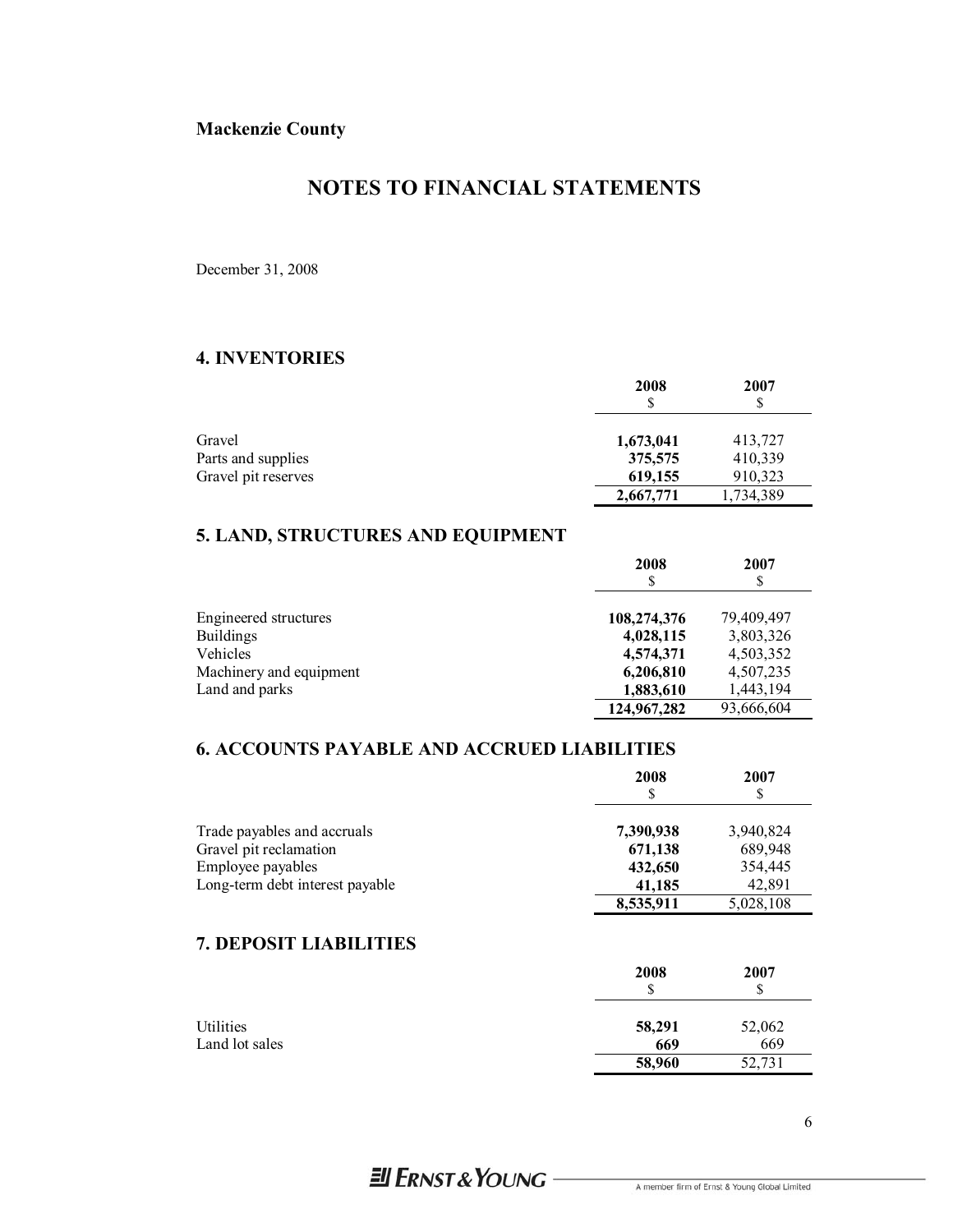## **NOTES TO FINANCIAL STATEMENTS**

December 31, 2008

#### **8. DEFERRED REVENUE**

|                                                        | 2008<br>S            | 2007                 |
|--------------------------------------------------------|----------------------|----------------------|
| Prepaid local improvements<br>Restricted grant funding | 138,890<br>3,075,590 | 131,371<br>4.448.019 |
|                                                        | 3,214,480            | 4,579,390            |

### **9. LONG-TERM DEBT**

|                                                       | 2008      | 2007      |
|-------------------------------------------------------|-----------|-----------|
|                                                       | S         | \$        |
| Debentures -                                          |           |           |
| <b>From Alberta Capital Finance Authority</b>         |           |           |
| 5.75%, due 2011 [for Fort Vermilion Water Treatment   |           |           |
| Plan Upgrade]                                         | 223,044   | 289,457   |
| 5.375%, due 2012 [for La Crete 100th Street]          |           |           |
| Construction]                                         | 1,608,510 | 1,960,700 |
| 4.875%, due 2013 [for La Crete Sewer Main Extension]  | 227,842   | 267,257   |
| 4.23%, due 2014 [for La Crete Water Treatment Plant]  | 2,597,432 | 2,970,388 |
| 3.77% due 2015 [for La Crete 94th Avenue]             | 365,574   | 410,426   |
| 4.453% due 2016 [for La Crete Gravity Sewer Line]     | 308,431   | 339,893   |
| 4.311% due 2017 [for La Crete 98th Ave Curb, Gutter,  |           |           |
| Sidewalk]                                             | 129,108   | 141,445   |
| 4.501% due for 2027 [for Zama Tower Road Sewer]       | 176,307   | 182,312   |
| 4.311% due 2017 [for Fort Vermilion 46th Street Sewer |           |           |
| Line Extension                                        | 66,620    | 72,986    |
| 4.012% due 2018 [for Zama Water Treatment Plant]      | 1,589,125 |           |
| 4.012% due 2018 [for Zama Wastewater System]          | 779,210   |           |
| 3.046% due 2013 [for Zama Groundwater Supply and      |           |           |
| Supply Line Project]                                  | 519,513   |           |
|                                                       | 8,590,716 | 6,634,864 |

For qualifying debentures, the Province of Alberta rebates 50% of interest in excess of 8%, 9% and 11% to a maximum annual rate of 12.5%, depending on the date borrowed. Debenture debt is issued on the credit and security of the County at large.

The County's total cash payment for interest was \$303,832 [2007 - \$349,335] for the year ended December 31, 2008.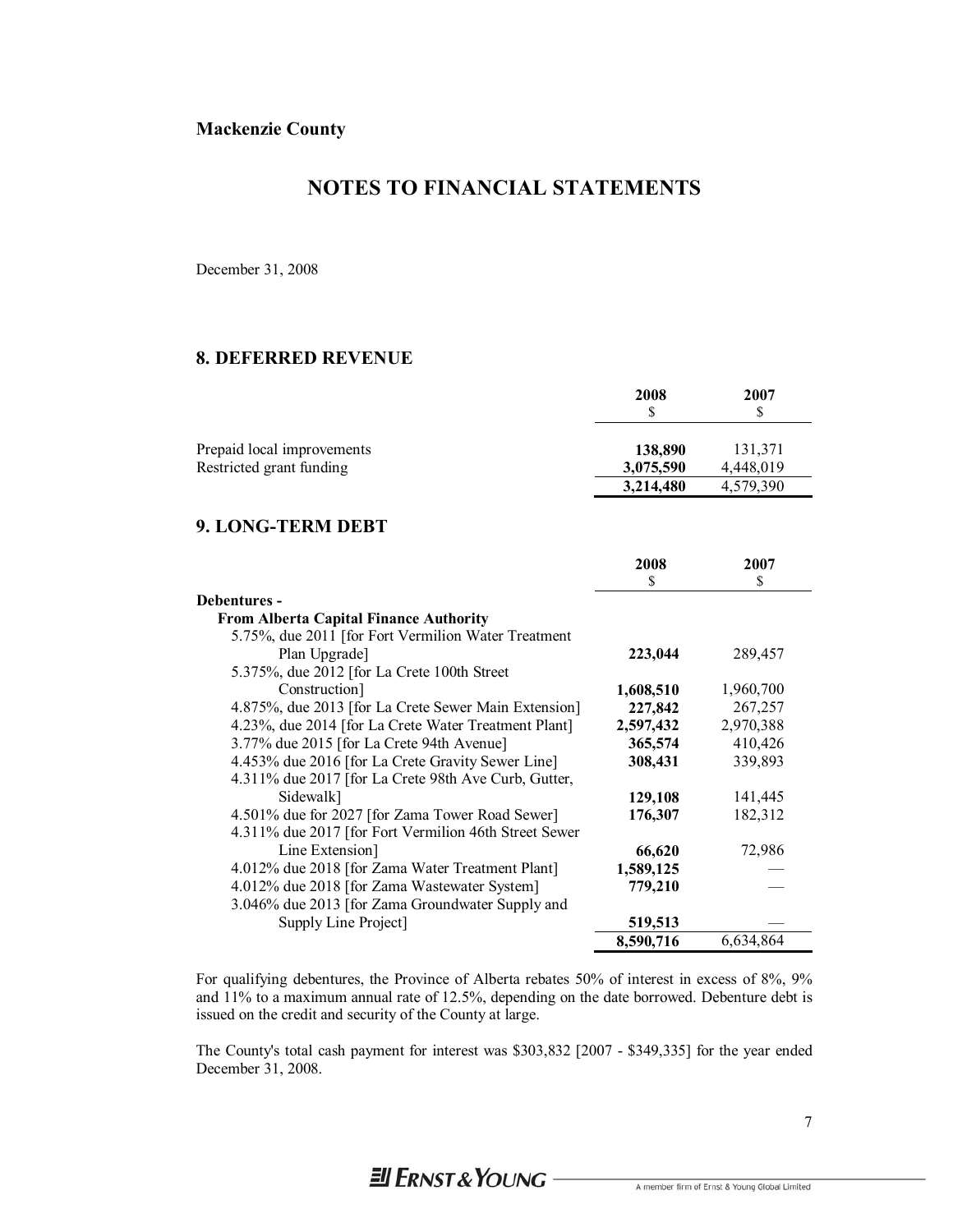## **NOTES TO FINANCIAL STATEMENTS**

December 31, 2008

### **9. LONG-TERM DEBT [CONTINUED]**

Principal and interest repayment requirements on long-term debt over the next five years and thereafter to maturity are as follows:

|            | Principal | <b>Interest</b> | <b>Total</b><br>\$ |
|------------|-----------|-----------------|--------------------|
| 2009       | 1,271,320 | 367,157         | 1,638,477          |
| 2010       | 1,329,308 | 309,169         | 1,638,477          |
| 2011       | 1,390,008 | 248,469         | 1,638,477          |
| 2012       | 1,370,493 | 184,927         | 1,555,420          |
| 2013       | 974,661   | 123,182         | 1,097,843          |
| Thereafter | 2,254,926 | 235,623         | 2,490,549          |
|            | 8,590,716 | 1,468,527       | 10,059,243         |

Section 276(2) of the Municipal Government Act requires that debt and debt limits as defined by Alberta Regulation 255/00 for the County be disclosed as follows:

|                                              | 2008<br>S  | 2007<br>S  |
|----------------------------------------------|------------|------------|
| Total debt limit                             | 42,097,556 | 41,902,693 |
| Total debt                                   | 8,590,716  | 6,634,864  |
| Amount by which debt limit exceeds debt      | 33,506,840 | 35,267,829 |
| Service on debt limit                        | 7,016,259  | 6,983,782  |
| Service on debt                              | 1,638,477  | 1,235,827  |
| Amount by which debt servicing limit exceeds |            |            |
| debt servicing                               | 5,377,782  | 5,747,955  |

The debt limit is calculated at 1.5 times revenue of the County [as defined in Alberta Regulation 255/00] and the debt service limit is calculated at 0.25 times such revenue. Incurring debt beyond these limitations requires approval by the Minister of Municipal Affairs. These thresholds are guidelines used by Alberta Municipal Affairs to identify municipalities that could be at financial risk if further debt is acquired. The calculation taken alone does not represent the financial stability of the County. Rather, the financial statements must be interpreted as a whole.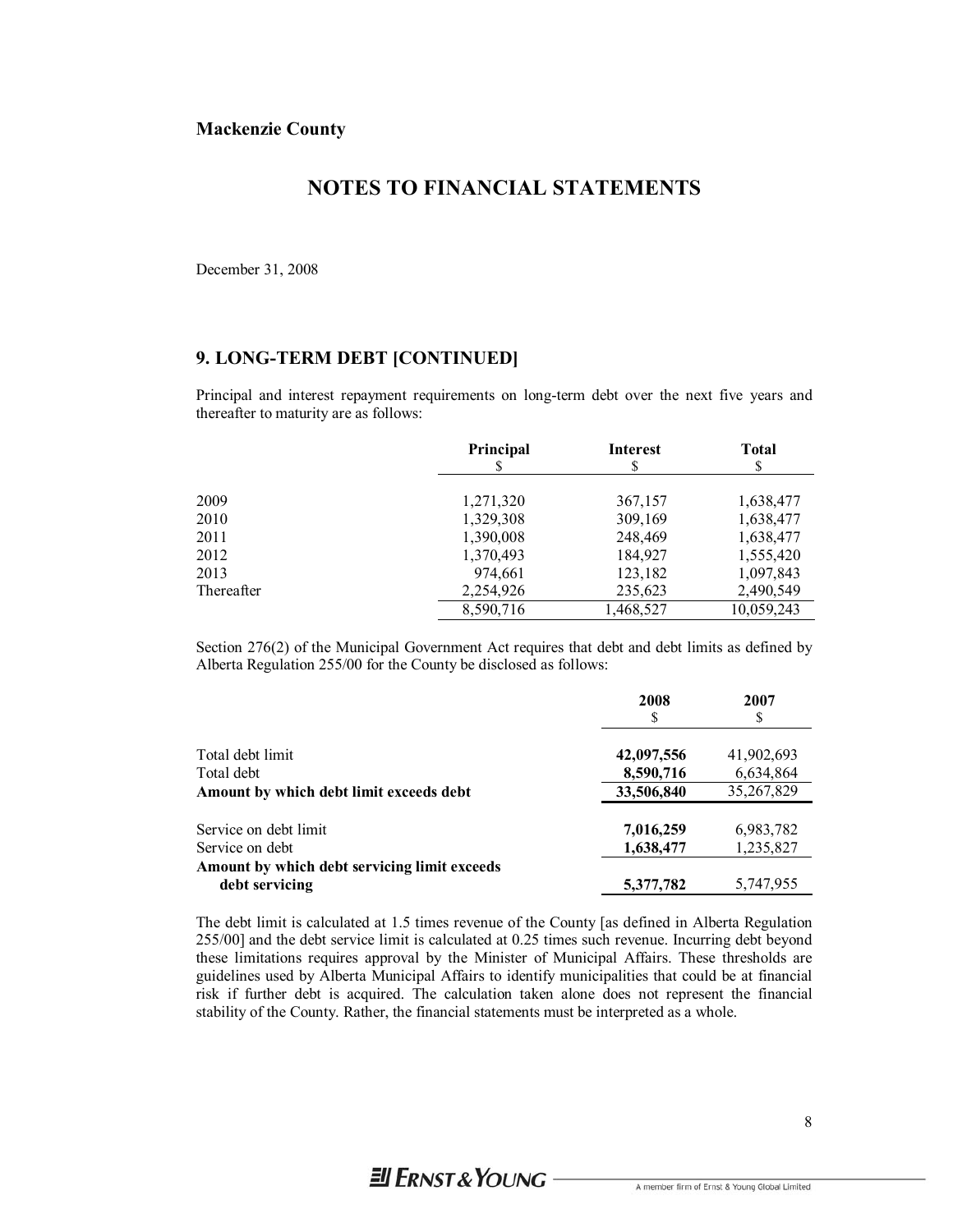## **NOTES TO FINANCIAL STATEMENTS**

December 31, 2008

### **10. CONTINGENCIES**

In the normal conduct of operations, various legal claims are pending against the County in connection with road maintenance and construction and other matters. The County carries liability insurance, subject to certain deductibles and policy limits, against such claims. Administration believes that the County has recognized adequate provisions for probable and reasonably estimable liabilities associated with these claims, and that their ultimate resolutions will not have a material adverse effect on the financial position of the County or its financial activities.

The County is a member of the Alberta Local Authorities Reciprocal Insurance Exchange. Under the terms of the membership, the County could become liable for its proportionate share of any claim losses in excess of the funds held by the exchange. Any liability incurred would be accounted for as a current transaction in the year of the settlement.

#### **11. RESERVE FUND**

Reserves have been established as follows:

|                                              | 2008      | 2007       |
|----------------------------------------------|-----------|------------|
|                                              | S         | S          |
| Operating                                    |           |            |
| General                                      | 2,355,600 | 2,016,538  |
| Gravel reserve                               | 105,685   | 277,900    |
| Prepaid local improvements and off-site levy | 689,619   | 649,515    |
| Recreation and parks                         | 212,079   | 206,204    |
| Subdivision development                      | 189,937   | 169,103    |
| <b>Total operating reserves</b>              | 3,552,920 | 3,319,260  |
| Capital                                      |           |            |
| Emergency equipment                          | 1,024,263 | 834,263    |
| General roads                                | 2,421,010 | 5,353,373  |
| General capital                              | 2,136,728 | 3,377,087  |
| Vehicle replacement                          | 426,636   | 986,702    |
| <b>Total capital reserves</b>                | 6,008,637 | 10,551,425 |
| <b>Total reserves</b>                        | 9,561,557 | 13,870,685 |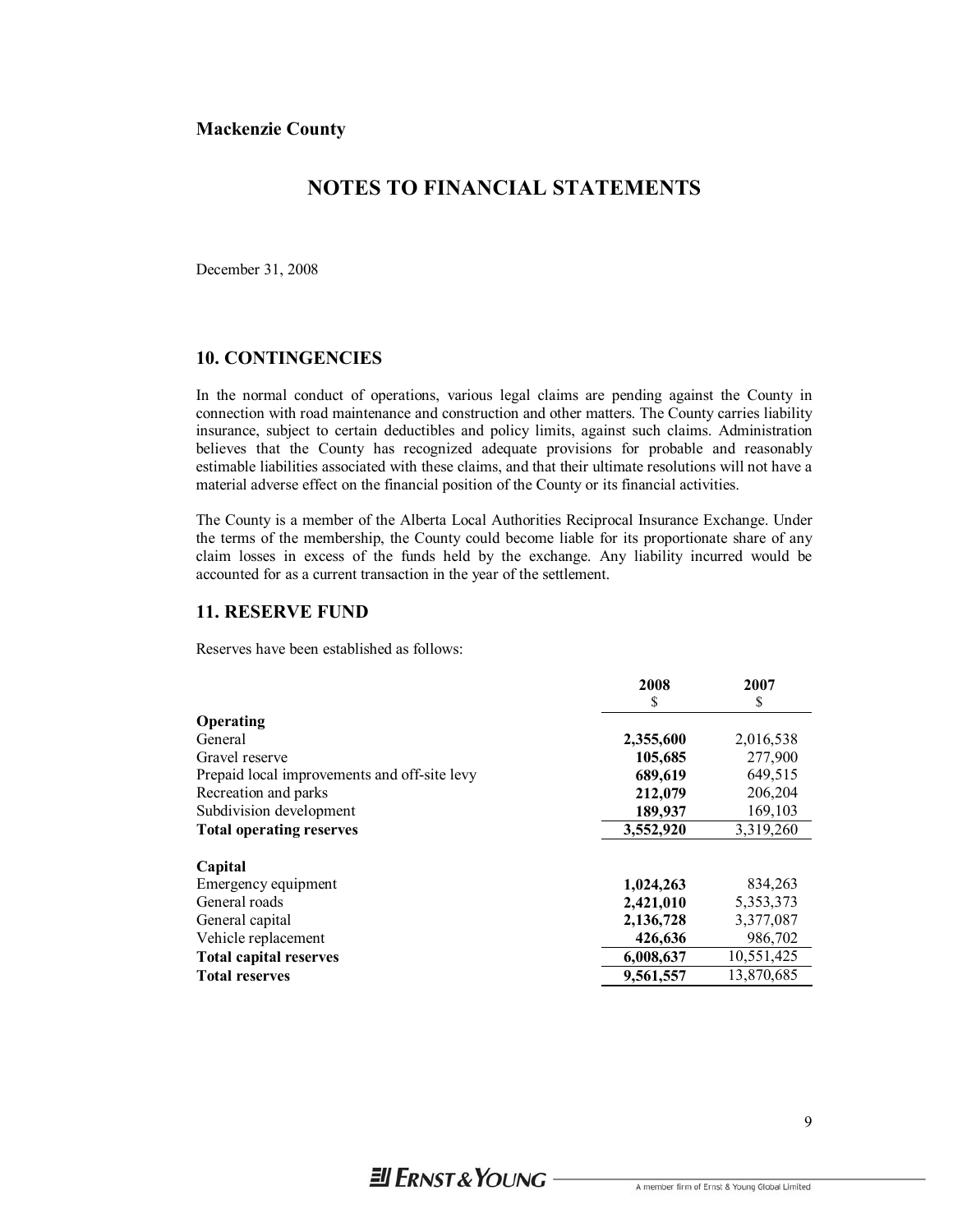## **NOTES TO FINANCIAL STATEMENTS**

December 31, 2008

### **12. LOCAL AUTHORITIES PENSION PLAN**

Employees of the County participate in the Local Authorities Pension Plan ["LAPP" or "the Plan"] which is covered by the Public Sector Pension Plans Act. The Plan serves approximately 179,188 employees and 407 employers. It is financed by employer and employee contributions and investment earnings of the LAPP Fund.

The County is required to make current service contributions to the Plan of 7.75% of pensionable earnings up to the Canada Pension Plan Year's Maximum Pensionable Earnings and 10.64% for the excess. Employees of the County are required to make current service contributions of 6.75% of pensionable salary up to the year's maximum pensionable salary and 9.64% of the excess.

The current service contributions by the County to the LAPP in 2008 were \$267,067 [2007 - \$222,330]. Total current service contributions by employees of the County to the LAPP in 2008 were \$235,977 [2007 - \$252,012].

At December 31, 2008, the Plan disclosed an actuarial deficiency of \$1,183,334,000.

#### **13. FINANCIAL INSTRUMENTS**

The County's financial instruments consist of cash and term deposits, temporary investments, taxes receivable, grants and other accounts receivable, accounts payable and accrued liabilities, deposit liabilities and long-term debt. It is administration's opinion that the County is not exposed to significant interest or currency risks arising from these financial instruments. Unless otherwise noted, the fair values of these financial instruments approximate their carrying values.

The County is subject to credit risk with respect to taxes, grants, and other accounts receivable. Credit risk arises from the possibility that taxpayers and entities to which the County provides services may experience financial difficulty and be unable to fulfill their obligations. The large number and diversity of taxpayers and customers minimizes the credit risk.

### **14. BUDGET FIGURES**

Budget figures are included for information purposes only and are not audited.

# $\equiv$  FRNST & YOUNG -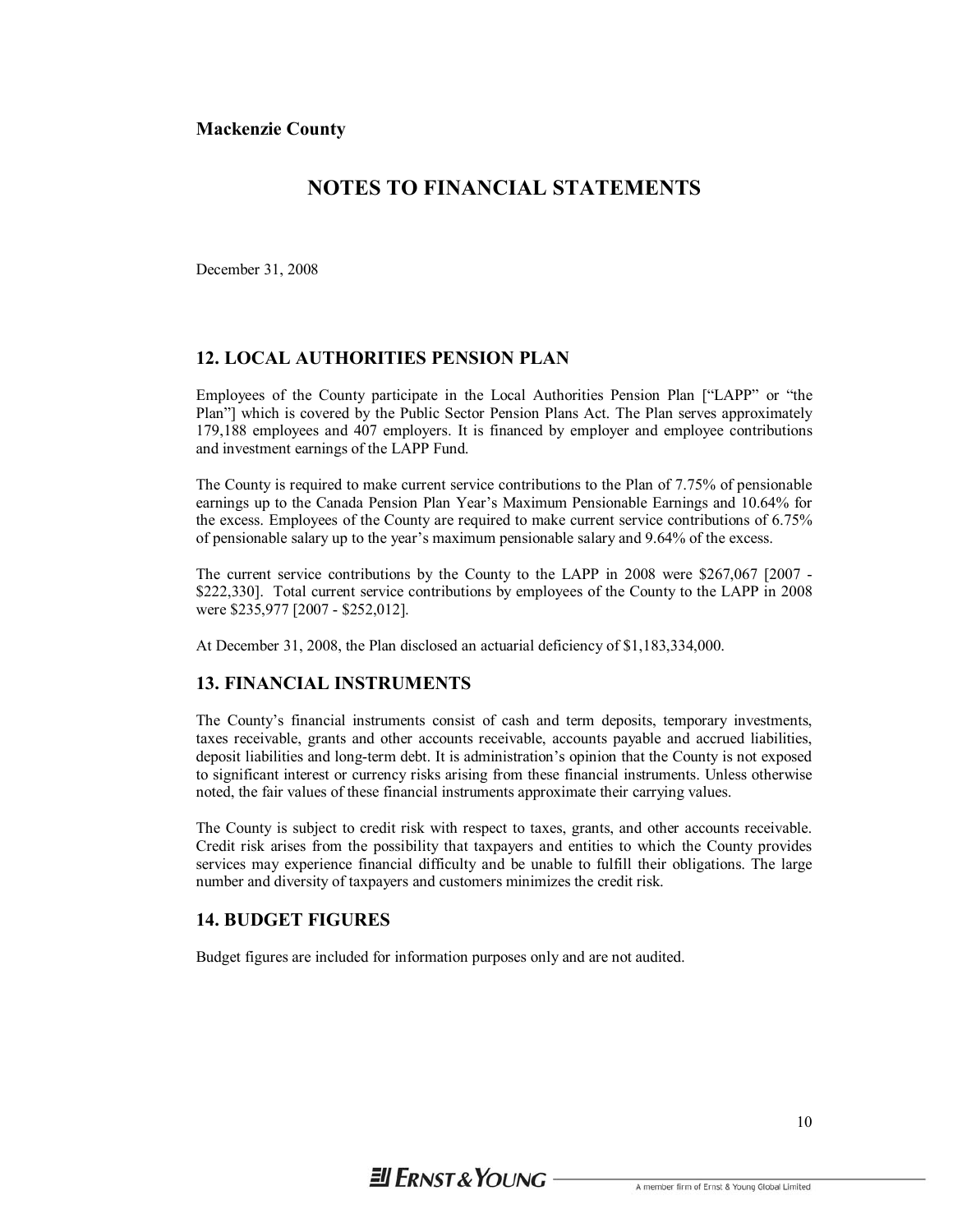## **NOTES TO FINANCIAL STATEMENTS**

December 31, 2008

### **15. SUBSEQUENT EVENTS**

Subsequent to the year end, two debentures from the Alberta Capital Finance Authority totalling \$1,071,638 were received to fund water treatment and wastewater systems. These were based on existing bylaws.

On April 1, 2009, the County transferred its ambulance and emergency services department to the Province of Alberta for \$1. Included in the transfer are all the physical assets related to the department.

### **16. COMPARATIVE FIGURES**

Certain comparative figures have been reclassified to conform to the presentation adopted for the current year.